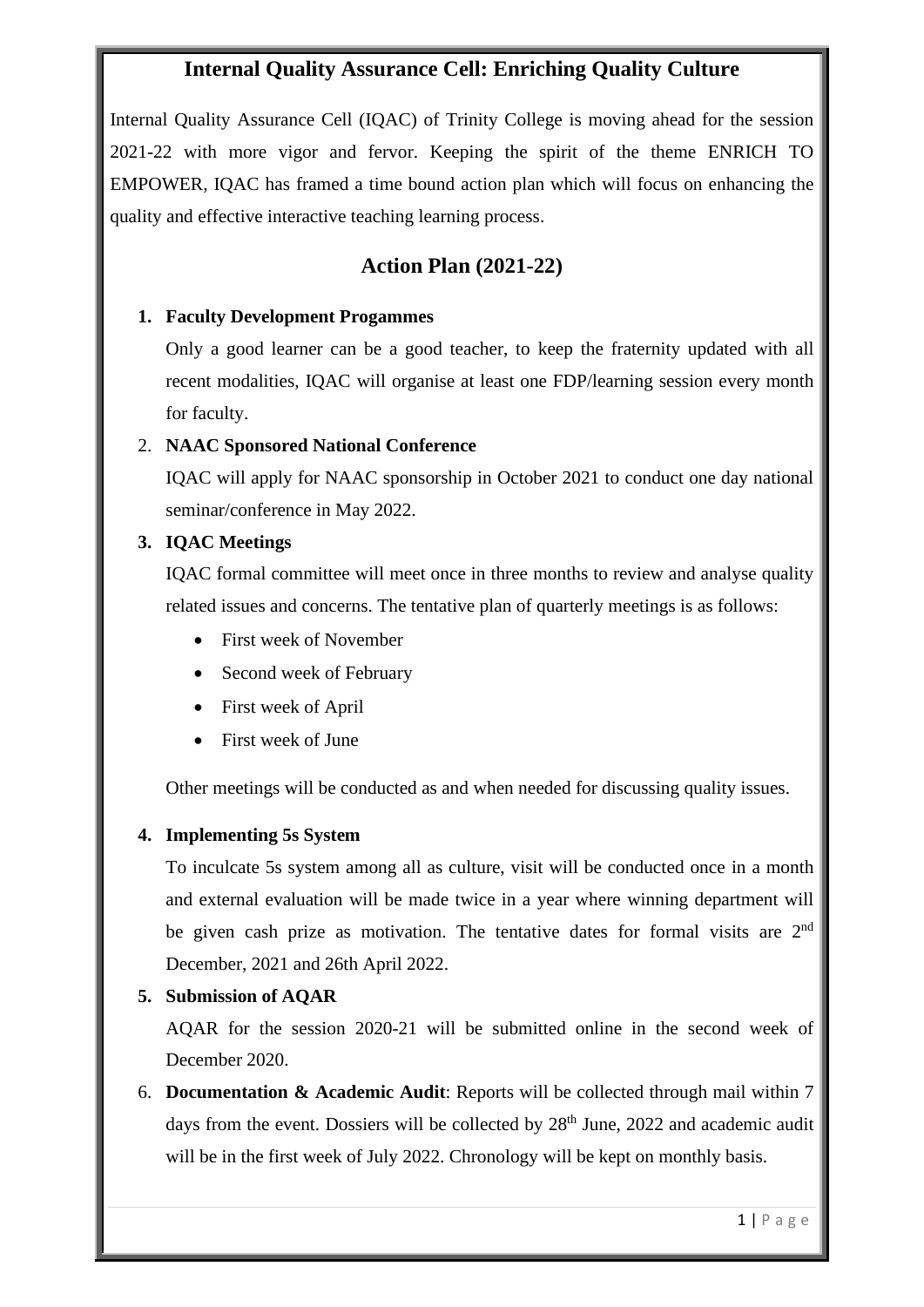- 7. **Institutionalising the Review formats**: format for self appraisal and promotion for staff and slow and Fast Learners will be framed and implemented from June 2021.
- 8. **Feedback from stakeholders:** Feedback will be collected from all the stakeholders namely students, parents, alumni, teachers and employers to ensure effective and flawless working. Feedback from students will be collected twice in a year, from parents, alumni, teachers and employers once in a year.
- 9. **IQAC Cluster:** To initiate IQAC cluster for creating a common platform for all IQAC coordinators of various colleges in Punjab to share quality initiatives and practices.
- 10. **Extension Lectures for Administrative and Support Staff:** IQAC will conduct two programs each for administrative and support staff in order to make them aware about advancements in working environment.
- 11. To empower and ensure **Academic Council as Quality Circle** which acts as a platform for plans and strategies to ensure quality education.
- 12. New Year calendar is to be prepared in the first week of December.
- 13. To coordinate and direct all the cells and clubs to achieve NAAC suggested parameters for the various activities including Student Development Programmes, Industry Institute Interface, extension activities for school children, skill-oriented certificate courses etc

#### IQAC Coordinator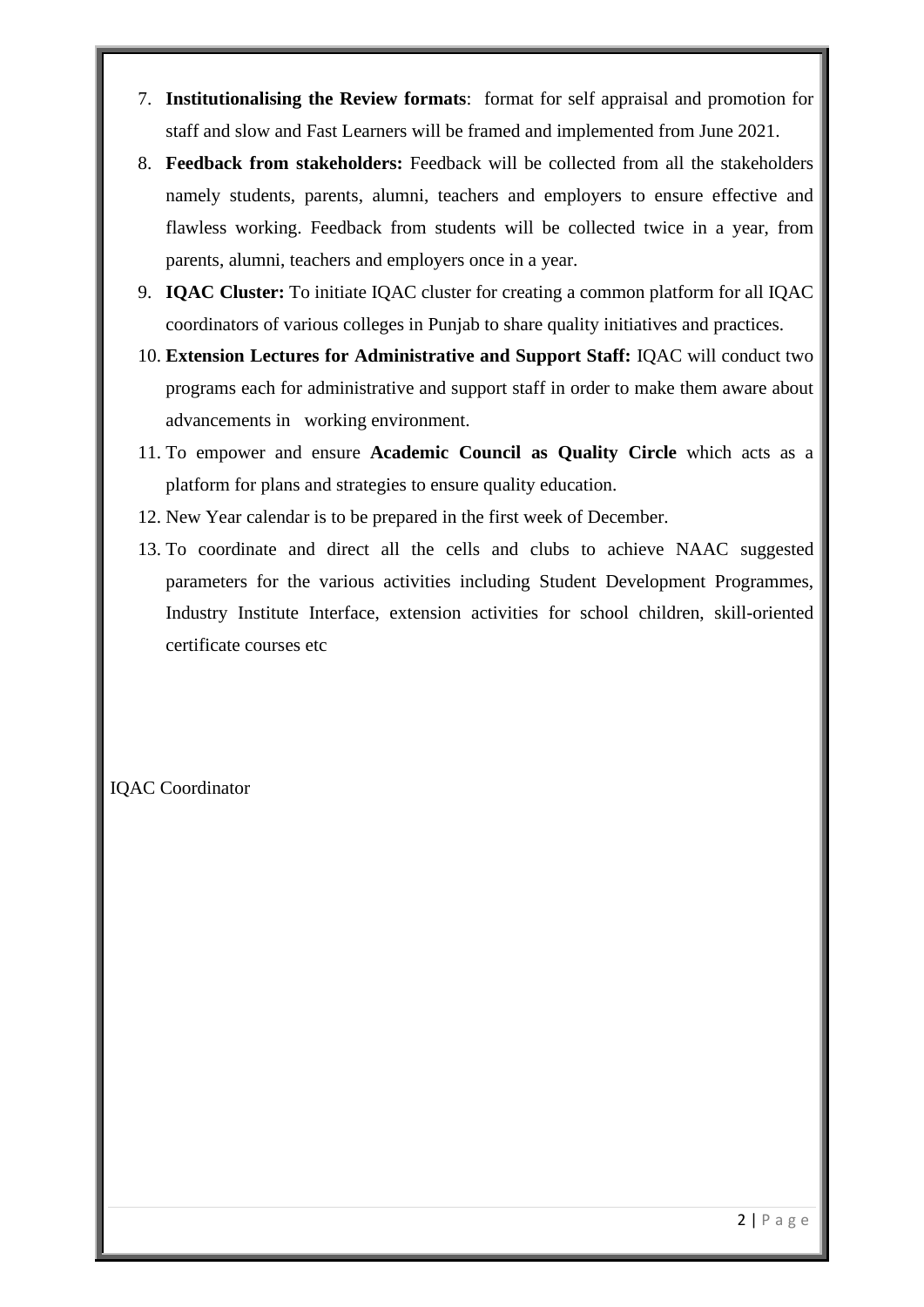# **Trinity College Jalandhar**

# **Theme: 2021-22**

## **Enrich to Empower**

Enrich the students and staff by promoting and supporting learning opportunities, using academic support services, imparting skills to increase academic success and accomplishment of career goals, engagement of opportunities to expand their learning from social, cultural and global perspective which in turn builds self confidence and trust and gives them power. Thus, enrichment facilitates self-confidence, power, freedom and this leads to empowerment where students get power to initiate goal setting and decision making in order to pursue their passions, helps them realize their full potential, gives them strength to do something, to grab opportunities, to voice and to be heard

Thus, the theme envisages to improve the quality of the students to make them richer, more productive and thus qualify to possess the power to act, to become stronger and more successful.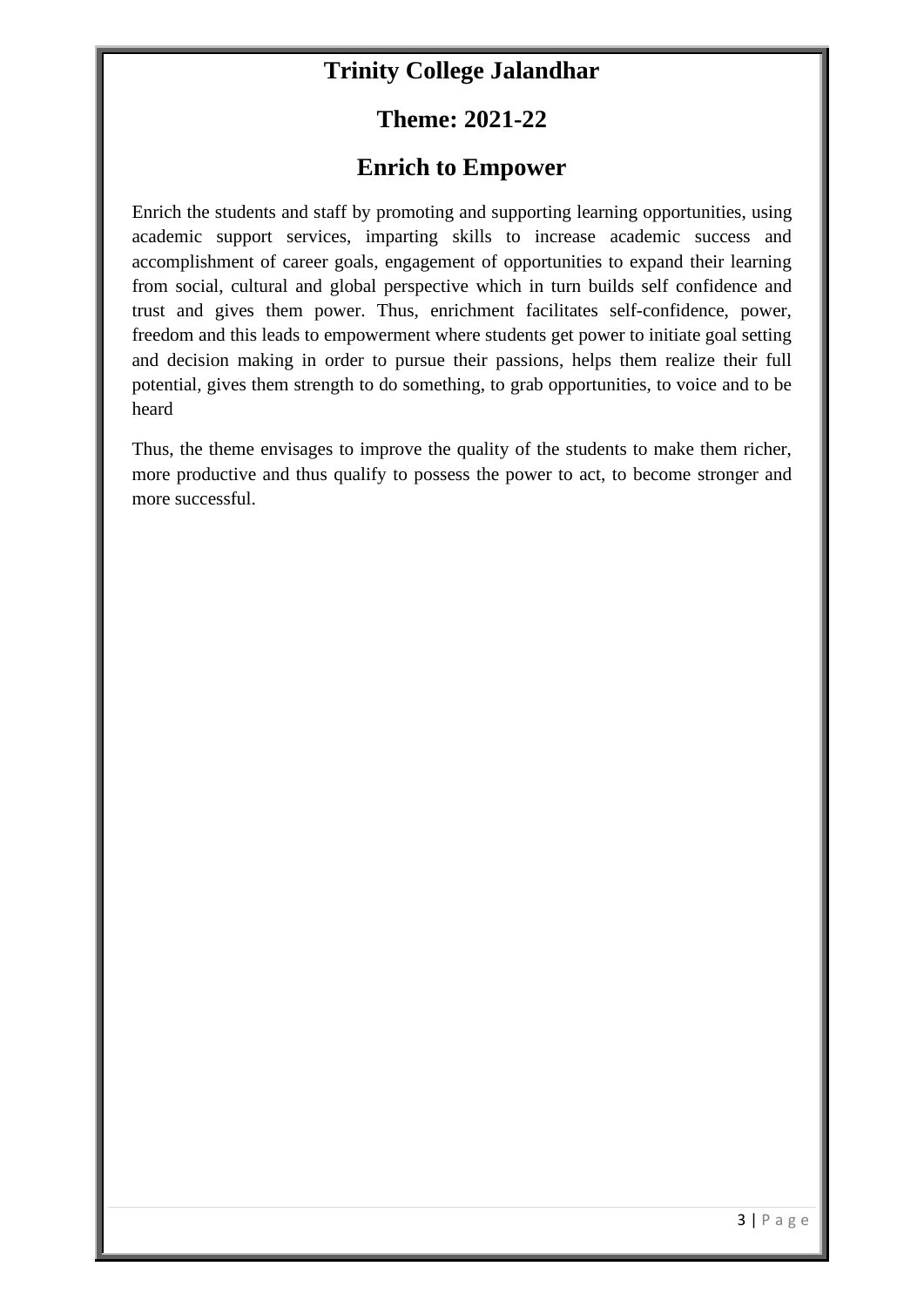| <b>TRINITY COLLEGE JALANDHAR</b> |                           |                                               |                           |
|----------------------------------|---------------------------|-----------------------------------------------|---------------------------|
| <b>ACADEMIC CALANDER 2021-22</b> |                           |                                               |                           |
| <b>Date</b>                      | Day                       | <b>Activity</b>                               | <b>Agency</b>             |
| 15-Jul-21                        | Thursday                  |                                               |                           |
| 16-Jul-21                        | Friday                    |                                               |                           |
| 17-Jul-21                        | Saturday                  |                                               |                           |
| $18$ -Jul-21                     | <b>Sunday</b>             |                                               |                           |
| 19-Jul-21                        | <b>Monday</b>             |                                               |                           |
| 20-Jul-21                        | Tuesday                   |                                               |                           |
| 21-Jul-21                        | Wednesday                 | <b>Induction Programme</b>                    | <b>Sr Secondary Wing</b>  |
| 22-Jul-21                        | <b>Thursday</b>           |                                               |                           |
| 23-Jul-21                        | <b>Friday</b>             |                                               |                           |
| 24-Jul-21                        | Saturday                  |                                               |                           |
| $25$ -Jul-21                     | <b>Sunday</b>             |                                               |                           |
| 26-Jul-21                        | <b>Monday</b>             | unit Test 25 -31                              | <b>Sr Secondary Wing</b>  |
| 27-Jul-21                        | <b>Tuesday</b>            |                                               |                           |
| 28-Jul-21                        | Wednesday                 |                                               |                           |
| 29-Jul-21                        | Thursday                  |                                               |                           |
| 30-Jul-21                        | Friday                    | <b>Student Development</b><br>Programme       | <b>Sr Secondary Wing</b>  |
| 31-Jul-21                        | Saturday                  |                                               |                           |
| 01-Aug-21                        | <b>Sunday</b>             |                                               |                           |
|                                  |                           |                                               |                           |
| 02-Aug-21                        | <b>Monday</b>             |                                               |                           |
| 03-Aug-21                        | Tuesday                   |                                               |                           |
| 04-Aug-21                        | Wednesday                 |                                               |                           |
| 05-Aug-21                        | Thursday                  |                                               |                           |
| 06-Aug-21                        | <b>Friday</b>             |                                               |                           |
| 07-Aug-21                        | Saturday                  |                                               |                           |
| 08-Aug-21                        | <b>Sunday</b>             |                                               |                           |
| 09-Aug-21                        | <b>Monday</b>             | Science Fair,                                 | <b>Sr Secondary Wing,</b> |
| 10-Aug-21                        | Tuesday                   |                                               |                           |
| 11-Aug-21                        | Wednesday                 | visit to GNDU library                         | <b>Dept of Economics</b>  |
| 12-Aug-21                        | Thursday                  |                                               |                           |
| 13-Aug-21                        | <b>Friday</b>             | <b>Swachch Bharat by NCC</b><br><b>Cadets</b> | <b>NCC</b>                |
| 14-Aug-21                        | Saturday                  |                                               |                           |
| 15-Aug-21                        | <b>Sunday</b>             |                                               |                           |
| 16-Aug-21                        | <b>Monday</b>             |                                               |                           |
| 17-Aug-21                        | Tuesday                   |                                               |                           |
| 18-Aug-21                        | Wednesday                 |                                               |                           |
| 19-Aug-21                        | Thursday                  |                                               |                           |
| 20-Aug-21                        | Friday                    |                                               |                           |
| 21-Aug-21<br><b>22-Aug-21</b>    | Saturday<br><b>Sunday</b> |                                               |                           |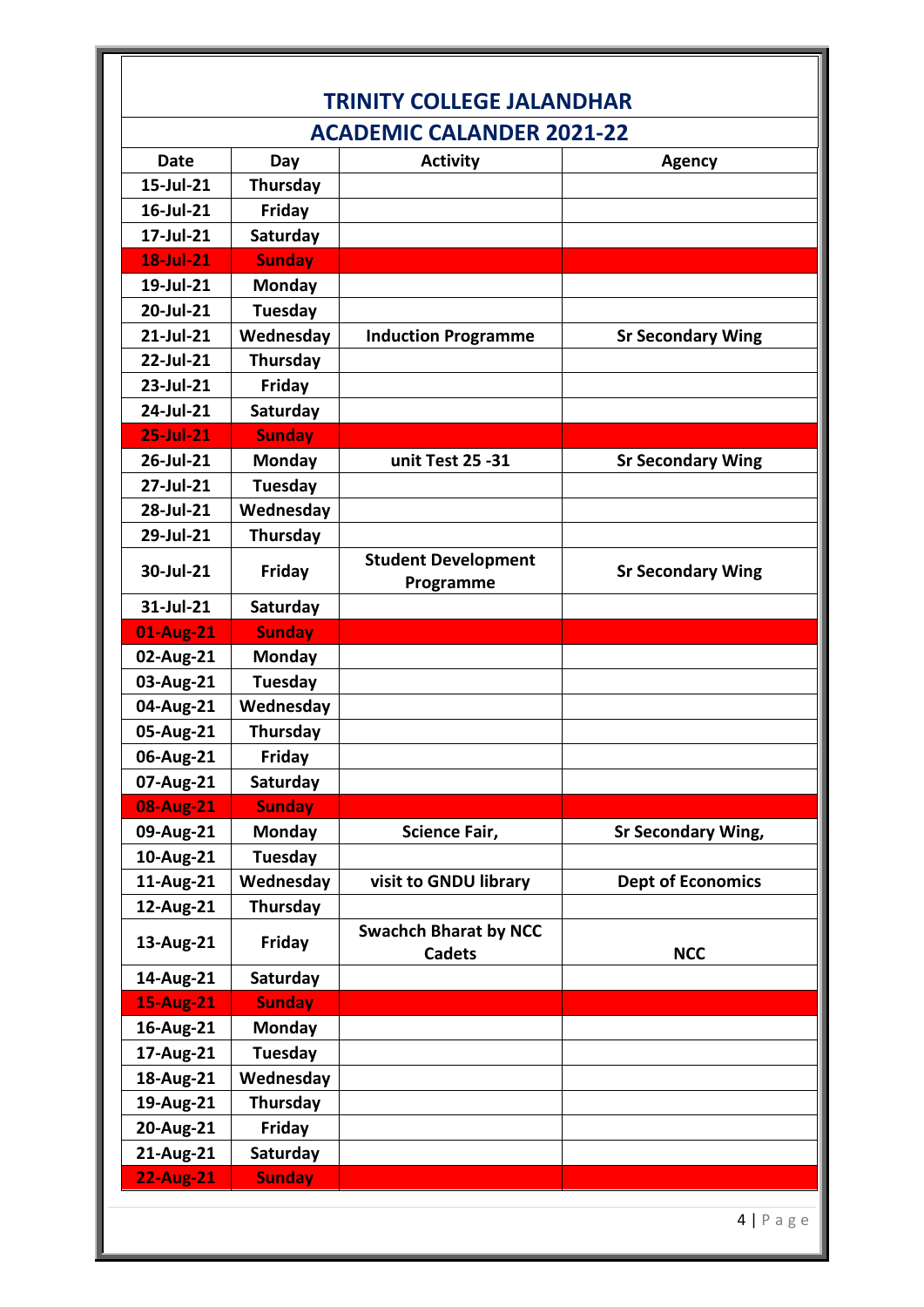|                  |                 | <b>Intensive English Speaking</b>                                                                      |                                                                                                |
|------------------|-----------------|--------------------------------------------------------------------------------------------------------|------------------------------------------------------------------------------------------------|
| 23-Aug-21        | Monday          | course for Ist years from                                                                              | <b>Department of Languages</b>                                                                 |
|                  |                 | 23-28 August                                                                                           |                                                                                                |
| 24-Aug-21        | Tuesday         |                                                                                                        |                                                                                                |
| 25-Aug-21        | Wednesday       | <b>Unit Test</b>                                                                                       | <b>Sr Secondary Wing</b>                                                                       |
| 26-Aug-21        | Thursday        |                                                                                                        |                                                                                                |
| 27-Aug-21        | <b>Friday</b>   |                                                                                                        |                                                                                                |
|                  |                 | <b>Shaurya Series Session 1</b>                                                                        |                                                                                                |
| 28-Aug-21        | Saturday        | (Motivational Talk with                                                                                | <b>NCC, Social Media</b>                                                                       |
|                  |                 | <b>Army Officers</b>                                                                                   |                                                                                                |
| <b>29-Aug-21</b> | <b>Sunday</b>   |                                                                                                        |                                                                                                |
| <b>30-Aug-21</b> | <b>Monday</b>   | <b>HOLIDAY</b>                                                                                         |                                                                                                |
|                  | <b>Tuesday</b>  | (JANAMAASHTAMI)                                                                                        |                                                                                                |
| 31-Aug-21        |                 | Induction (1-4                                                                                         |                                                                                                |
|                  |                 | September), Crash Course                                                                               | <b>IQAC, Department of</b>                                                                     |
| 01-Sep-21        | Wednesday       | in Basic Mathematics and                                                                               | <b>Economics</b>                                                                               |
|                  |                 | QT (1-15 September)                                                                                    |                                                                                                |
| 02-Sep-21        | Thursday        |                                                                                                        |                                                                                                |
| 03-Sep-21        | <b>Friday</b>   |                                                                                                        |                                                                                                |
| 04-Sep-21        | Saturday        | <b>Shaurya Series Session 2</b>                                                                        | NCC, Social Media                                                                              |
| 05-Sep-21        | <b>Sunday</b>   |                                                                                                        |                                                                                                |
| 06-Sep-21        | Monday          |                                                                                                        |                                                                                                |
| 07-Sep-21        | <b>Tuesday</b>  |                                                                                                        |                                                                                                |
| 08-Sep-21        | Wednesday       |                                                                                                        |                                                                                                |
| 09-Sep-21        | Thursday        |                                                                                                        |                                                                                                |
| 10-Sep-21        | <b>Friday</b>   |                                                                                                        |                                                                                                |
| 11-Sep-21        | <b>Saturday</b> | <b>Second Saturday (Holiday)</b>                                                                       |                                                                                                |
| 12-Sep-21        | <b>Sunday</b>   |                                                                                                        |                                                                                                |
| 13-Sep-21        | Monday          | <b>Lit Mania or English</b><br><b>Carnival, Economic Survey</b><br>Announcement, Hindi<br>Diwas 2 days | <b>Sr Secondary Wing,</b><br><b>Department of Economics,</b><br><b>Department of Languages</b> |
| 14-Sep-21        | Tuesday         |                                                                                                        |                                                                                                |
| 15-Sep-21        | Wednesday       |                                                                                                        |                                                                                                |
| 16-Sep-21        | Thursday        |                                                                                                        |                                                                                                |
| 17-Sep-21        | <b>Friday</b>   |                                                                                                        |                                                                                                |
| 18-Sep-21        | Saturday        |                                                                                                        |                                                                                                |
| 19-Sep-21        | <b>Sunday</b>   |                                                                                                        |                                                                                                |
| 20-Sep-21        | <b>Monday</b>   |                                                                                                        |                                                                                                |
| 21-Sep-21        | Tuesday         |                                                                                                        |                                                                                                |
| 22-Sep-21        | Wednesday       |                                                                                                        |                                                                                                |
| 23-Sep-21        | Thursday        |                                                                                                        |                                                                                                |
| 24-Sep-21        | <b>Friday</b>   |                                                                                                        |                                                                                                |
| 25-Sep-21        | Saturday        | <b>Guest Lecture, Social</b><br>Awareness Programme,                                                   | <b>Research cell, Department of</b><br><b>Computer Science,</b>                                |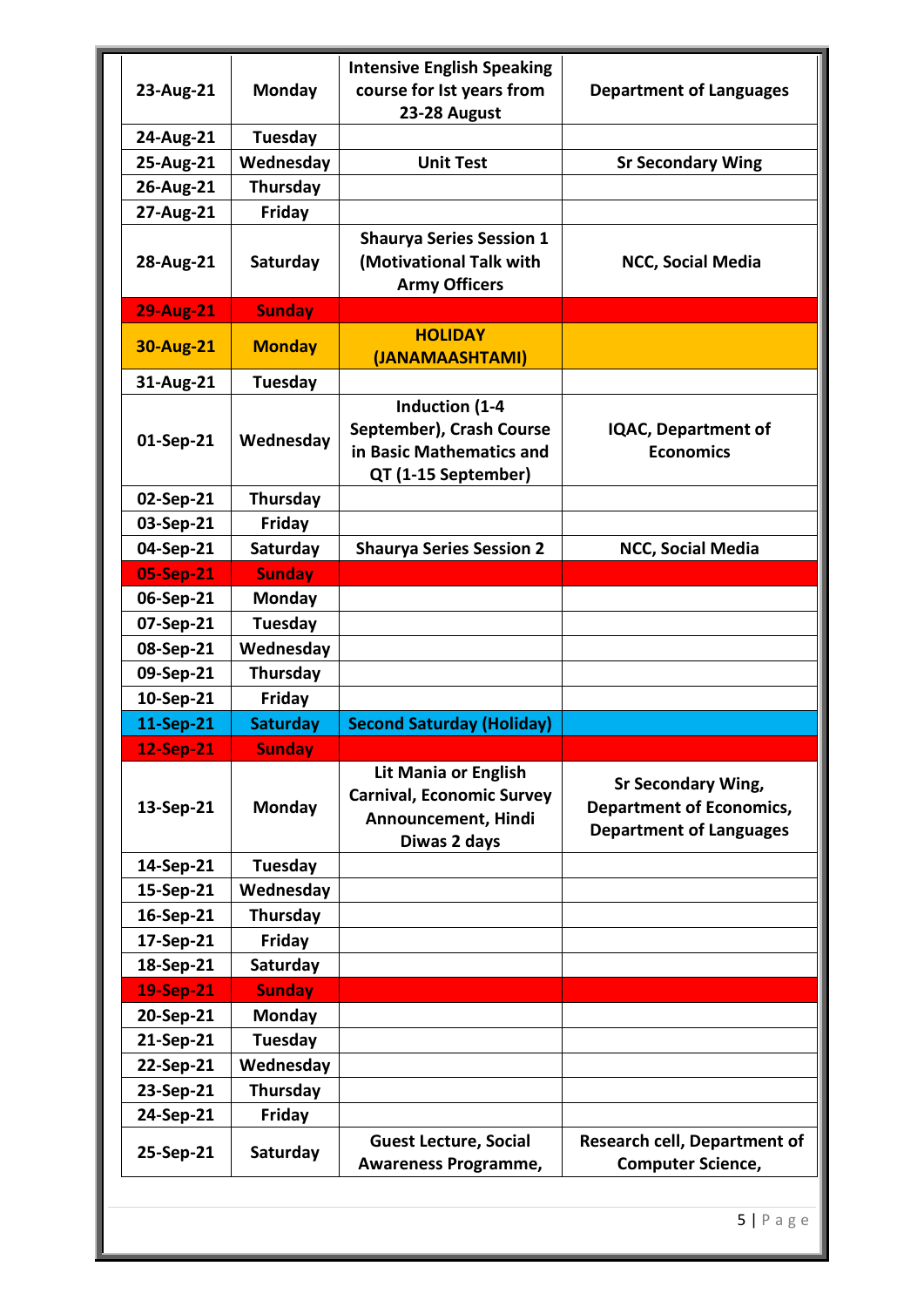| <b>26-Sep-21</b><br><b>Sunday</b><br>27-Sep-21<br>Monday<br>28-Sep-21<br>Tuesday<br>29-Sep-21<br><b>Wednesday</b><br><b>Internal academic Audit</b><br><b>IQAC</b><br>30-Sep-21<br>Thursday<br><b>Department of Economics</b><br><b>Guest Lecture</b><br>01-Oct-21<br><b>World Wildlife Week</b><br><b>Department of Science</b><br><b>Friday</b><br><b>HOLIDAY (GANDHI</b><br><b>Saturday</b><br>02-Oct-21<br><b>JAYANTI)</b><br>03-Oct-21<br><b>Sunday</b><br>Webinar<br>04-Oct-21<br>Monday<br><b>Department of Science</b><br>05-Oct-21<br><b>Tuesday</b> |  |
|---------------------------------------------------------------------------------------------------------------------------------------------------------------------------------------------------------------------------------------------------------------------------------------------------------------------------------------------------------------------------------------------------------------------------------------------------------------------------------------------------------------------------------------------------------------|--|
|                                                                                                                                                                                                                                                                                                                                                                                                                                                                                                                                                               |  |
|                                                                                                                                                                                                                                                                                                                                                                                                                                                                                                                                                               |  |
|                                                                                                                                                                                                                                                                                                                                                                                                                                                                                                                                                               |  |
|                                                                                                                                                                                                                                                                                                                                                                                                                                                                                                                                                               |  |
|                                                                                                                                                                                                                                                                                                                                                                                                                                                                                                                                                               |  |
|                                                                                                                                                                                                                                                                                                                                                                                                                                                                                                                                                               |  |
|                                                                                                                                                                                                                                                                                                                                                                                                                                                                                                                                                               |  |
|                                                                                                                                                                                                                                                                                                                                                                                                                                                                                                                                                               |  |
|                                                                                                                                                                                                                                                                                                                                                                                                                                                                                                                                                               |  |
|                                                                                                                                                                                                                                                                                                                                                                                                                                                                                                                                                               |  |
|                                                                                                                                                                                                                                                                                                                                                                                                                                                                                                                                                               |  |
| Wednesday<br>06-Oct-21<br><b>SDP</b><br><b>Department of Economics</b>                                                                                                                                                                                                                                                                                                                                                                                                                                                                                        |  |
| 07-Oct-21<br>Thursday                                                                                                                                                                                                                                                                                                                                                                                                                                                                                                                                         |  |
| <b>Department of Social</b><br>08-Oct-21<br>Friday<br><b>Interactive session</b><br>sciences                                                                                                                                                                                                                                                                                                                                                                                                                                                                  |  |
| <b>Google form creation for</b><br>documentation &<br><b>Research cell, NCC, Social</b><br>09-Oct-21<br><b>Saturday</b><br>presentation to staff,<br><b>Media</b><br><b>Shaurya Series Session 3</b>                                                                                                                                                                                                                                                                                                                                                          |  |
| 10-Oct-21<br><b>Sunday</b>                                                                                                                                                                                                                                                                                                                                                                                                                                                                                                                                    |  |
| Latest Hair styling,<br><b>Department of</b><br><b>Selection of College</b><br>11-Oct-21<br>Monday<br>Cosmetology, College cabinet<br>cabinet                                                                                                                                                                                                                                                                                                                                                                                                                 |  |
| 12-Oct-21<br><b>Tuesday</b><br><b>Research cell</b><br><b>Mentor- Mentee group</b>                                                                                                                                                                                                                                                                                                                                                                                                                                                                            |  |
| 13-Oct-21<br>Wednesday                                                                                                                                                                                                                                                                                                                                                                                                                                                                                                                                        |  |
| Techno Trivia I, Quiz<br><b>Department of Computer</b><br><b>Competition, Registration</b><br><b>Science, Sr Secondary Wing,</b><br>of Volunteers in NSS<br>14-Oct-21<br>Thursday<br>NSS, Department of<br><b>Industrial Institutional</b><br><b>Commerce</b><br>Interface                                                                                                                                                                                                                                                                                    |  |
| <b>Friday</b><br><b>HOLIDAY (DUSHERRA)</b><br>15-Oct-21                                                                                                                                                                                                                                                                                                                                                                                                                                                                                                       |  |
| Dept of Commerce,<br><b>Expert Talk, Guest</b><br><b>Department of Languages</b><br>Lecture, SDP, Facial<br>16-Oct-21<br>Saturday<br><b>Department of Science,</b><br>Muscles,<br><b>Department of Cosmetology</b>                                                                                                                                                                                                                                                                                                                                            |  |
| <b>Sunday</b><br>17-Oct-21                                                                                                                                                                                                                                                                                                                                                                                                                                                                                                                                    |  |
| Session for faculty on Anti<br>harassment/ Anti Ragging<br>Anti-harassment/ Anti Ragging<br>and grievance cell, Placement<br>and grievance,<br>18-Oct-21<br><b>Monday</b><br>cell, NSS<br><b>Inauguration, Awareness</b><br><b>Session</b>                                                                                                                                                                                                                                                                                                                    |  |
| <b>Annual Planning Meeting</b><br>19-Oct-21<br>Tuesday<br><b>NSS</b><br>of NSS                                                                                                                                                                                                                                                                                                                                                                                                                                                                                |  |
| <b>Wednesday</b><br>20-Oct-21<br><b>HOLIDAY (Bhagwaan</b>                                                                                                                                                                                                                                                                                                                                                                                                                                                                                                     |  |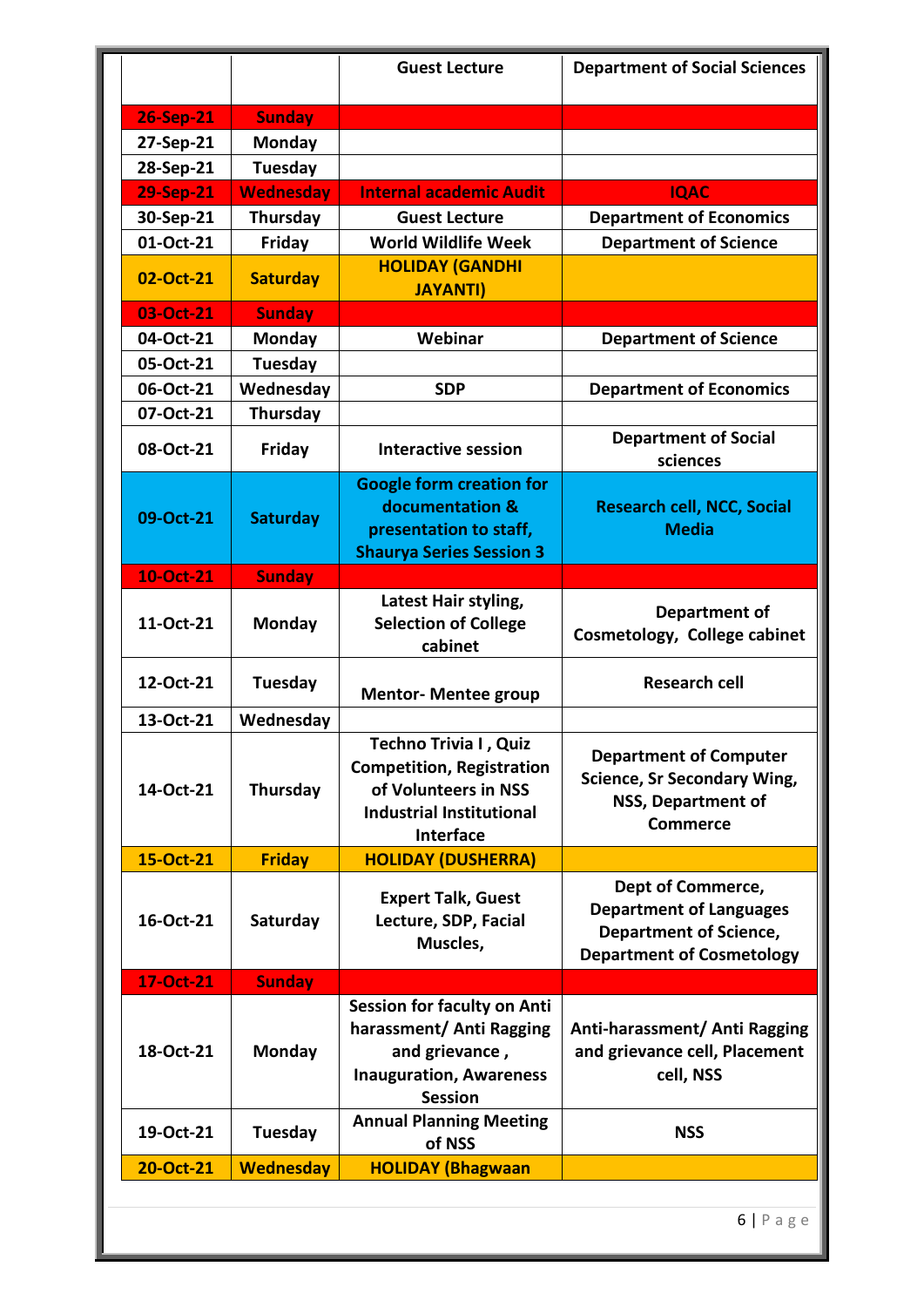|           |                 | <b>Balkimi Jayanti)</b>                                                                                                                                                                                       |                                                                                                                            |
|-----------|-----------------|---------------------------------------------------------------------------------------------------------------------------------------------------------------------------------------------------------------|----------------------------------------------------------------------------------------------------------------------------|
| 21-Oct-21 | Thursday        | Session for BA/B.Sc on<br>Anti harassment/ Anti<br>Ragging and grievance,<br><b>Guest Lecture, Radiant</b><br><b>Stars and Slow Learners</b>                                                                  | Anti harassment/ Anti Ragging<br>and grievance cell,<br><b>Department of Science,</b><br><b>Department of Commerce</b>     |
| 22-Oct-21 | Friday          | <b>Session for B.Com on Anti</b><br>harassment/ Anti Ragging<br>and grievance, NCC<br><b>Annual Training Camp (22</b><br>Oct to 31 Oct), Article<br><b>Writing Competition,</b><br><b>Interactive Session</b> | Anti harassment/ Anti Ragging<br>and grievance cell, NCC,<br><b>Department of Social Sciences,</b><br><b>Research Cell</b> |
| 23-Oct-21 | Saturday        | Karwa Chauth Event,<br><b>Football (Men, Women)</b><br>for graduation and Sr. Sec<br>wing, Youth Festival Trial                                                                                               | <b>Department of Physical</b><br>Education,<br><b>Department of Cosmetology,</b><br><b>Cultural Club</b>                   |
| 24-Oct-21 | <b>Sunday</b>   |                                                                                                                                                                                                               |                                                                                                                            |
| 25-Oct-21 | Monday          | <b>Session for BCA &amp;</b><br><b>Cosmetology on Anti</b><br>harassment/ Anti Ragging<br>and grievance, Seminar by<br>students                                                                               | Anti harassment/ Anti Ragging<br>and grievance cell,<br><b>Department of Social sciences</b>                               |
| 26-Oct-21 | Tuesday         |                                                                                                                                                                                                               |                                                                                                                            |
| 27-Oct-21 | Wednesday       |                                                                                                                                                                                                               |                                                                                                                            |
| 28-Oct-21 | Thursday        | <b>Orientation session</b>                                                                                                                                                                                    | <b>Women cell</b>                                                                                                          |
| 29-Oct-21 | Friday          | Ecomania 2 Days, Diwali<br>celebration                                                                                                                                                                        | <b>Department of Economics,</b><br><b>College Cabinet</b>                                                                  |
| 30-Oct-21 | Saturday        | <b>Outreach, Innovative</b><br>business idea competition                                                                                                                                                      | <b>Department of Languages,</b><br><b>IPR Cell</b>                                                                         |
| 31-Oct-21 | <b>Sunday</b>   |                                                                                                                                                                                                               |                                                                                                                            |
| 01-Nov-21 | <b>Monday</b>   |                                                                                                                                                                                                               |                                                                                                                            |
| 02-Nov-21 | Tuesday         | <b>Comfest cum SDP</b>                                                                                                                                                                                        | <b>Department of Commerce</b>                                                                                              |
| 03-Nov-21 | Wednesday       | <b>Swatchch Bharat</b><br>Abhiyaan                                                                                                                                                                            | <b>NSS and Dept of Languages</b>                                                                                           |
| 04-Nov-21 | <b>Thursday</b> | <b>HOLIDAY (Diwali)</b>                                                                                                                                                                                       |                                                                                                                            |
| 05-Nov-21 | <b>Friday</b>   | <b>Diwali Holiday</b>                                                                                                                                                                                         |                                                                                                                            |
| 06-Nov-21 | <b>Saturday</b> | <b>Diwali Holiday</b>                                                                                                                                                                                         |                                                                                                                            |
| 07-Nov-21 | <b>Sunday</b>   |                                                                                                                                                                                                               |                                                                                                                            |
| 08-Nov-21 | <b>Monday</b>   | Science Workshop,<br><b>Mid Semester</b><br>Examination                                                                                                                                                       | <b>Sr Secondary Wing</b>                                                                                                   |
| 09-Nov-21 | Tuesday         | <b>Gent's Styling</b>                                                                                                                                                                                         | <b>Department of Cosmetology</b>                                                                                           |
| 10-Nov-21 | Wednesday       | <b>Submission of Economic</b><br>Survey, International<br><b>Science Day, Skill</b><br>enhancement lecture                                                                                                    | <b>Department of Economics,</b><br><b>Department of Science,</b><br><b>College cabinet</b>                                 |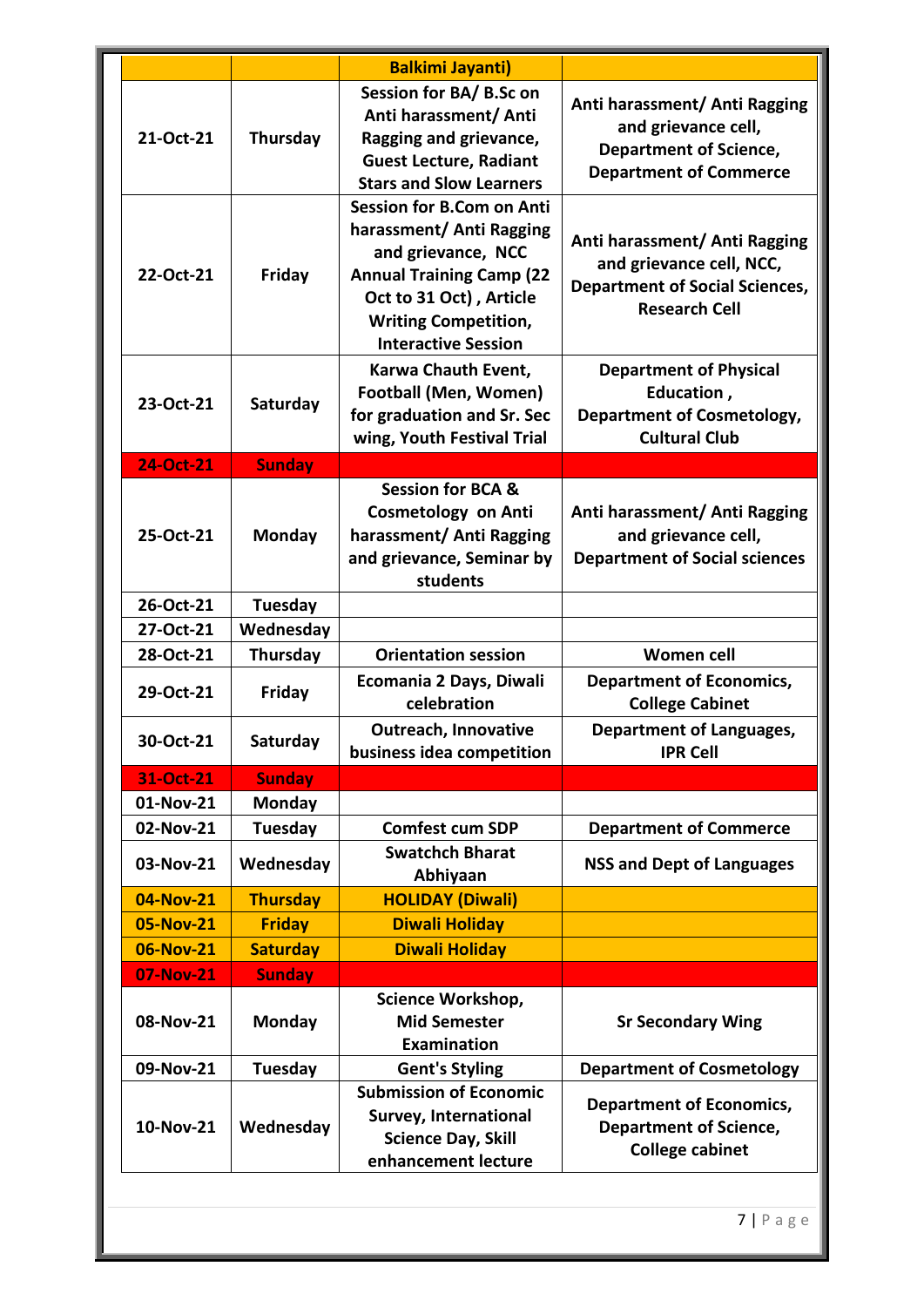| 11-Nov-21        | Thursday        | <b>Trip</b>                                                      | <b>Department of Social sciences</b>            |
|------------------|-----------------|------------------------------------------------------------------|-------------------------------------------------|
|                  |                 | SDP, Children's Day                                              | <b>Department of Computer</b>                   |
| 12-Nov-21        | Friday          | <b>Celebration, Session for</b>                                  | <b>Science, Department of</b>                   |
|                  |                 | <b>Career Development and</b>                                    | <b>Cosmetology</b> , Department of              |
|                  |                 | <b>Placement</b>                                                 | <b>Commerce</b>                                 |
| 13-Nov-21        | <b>Saturday</b> | <b>Second Saturday (Holiday)</b>                                 |                                                 |
| <b>14-Nov-21</b> | <b>Sunday</b>   |                                                                  |                                                 |
| 15-Nov-21        | Monday          | <b>Counselling Session</b>                                       | <b>Department of Commerce</b>                   |
| 16-Nov-21        | <b>Tuesday</b>  |                                                                  |                                                 |
| 17-Nov-21        | Wednesday       | <b>Tree Plantation</b>                                           | <b>NSS</b>                                      |
|                  |                 | Langer Seva under Wall of                                        |                                                 |
| 18-Nov-21        | Thursday        | Kindness, visit to                                               | <b>Department of Economics,</b>                 |
|                  |                 | PAU//NIT                                                         | <b>Department of Science</b>                    |
| 19-Nov-21        | <b>Friday</b>   | <b>Holiday (Guru PARAV)</b>                                      |                                                 |
|                  |                 | <b>Expert Talk, Guest lecture,</b>                               | <b>Department of Commerce,</b>                  |
|                  |                 | Visit to Punjabi culture                                         | <b>Department of Social sciences,</b>           |
| 20-Nov-21        | Saturday        | heritage, Sports Quiz                                            | <b>Department of Languages,</b>                 |
|                  |                 | competition                                                      | <b>Department of Physical</b>                   |
|                  |                 |                                                                  | <b>Education</b>                                |
| <b>21-Nov-21</b> | <b>Sunday</b>   |                                                                  |                                                 |
| 22-Nov-21        | Monday          | <b>Power Point presentations</b>                                 | <b>Sr Secondary Wing</b>                        |
| 23-Nov-21        | <b>Tuesday</b>  |                                                                  |                                                 |
|                  |                 | (24-26) Biographical                                             |                                                 |
| 24-Nov-21        | Wednesday       | <b>Collage making</b>                                            | <b>Department of Social sciences</b>            |
|                  |                 | Competition                                                      |                                                 |
| 25-Nov-21        | Thursday        | (25-27) EAC                                                      | <b>EDC, Department of</b>                       |
|                  |                 |                                                                  | <b>Commerce</b>                                 |
|                  |                 | <b>Business Idea</b>                                             |                                                 |
| 26-Nov-21        | Friday          | Competition,                                                     | IPR, EDC, Dept of Commerce                      |
|                  |                 | Interactive session on skill                                     |                                                 |
|                  |                 | learning, Industrial Visit,                                      |                                                 |
|                  |                 | <b>Declamation competition,</b>                                  | Department of Languages,                        |
| 27-Nov-21        | Saturday        | <b>First quarterly meeting</b>                                   | <b>IQAC, Department of</b>                      |
|                  |                 | IQAC, Techno Trivia II and                                       | <b>Computer Science</b>                         |
|                  |                 | <b>Gurpurav Celebrations</b>                                     |                                                 |
| <b>28-Nov-21</b> | <b>Sunday</b>   |                                                                  |                                                 |
| 29-Nov-21        | Monday          | <b>Develop Your Research</b>                                     | <b>Research Cell</b>                            |
|                  |                 | Aptitude                                                         |                                                 |
| 30-Nov-21        | Tuesday         | <b>Blooming Buds, Academic</b><br><b>Integration with School</b> | <b>Blooming Buds, Department</b><br>of Commerce |
|                  |                 | SDP on World AIDS DAY,                                           |                                                 |
| 01-Dec-21        | Wednesday       | <b>World AIDS Day</b>                                            | <b>Department of Science, NSS</b>               |
|                  |                 | <b>Celebration</b>                                               |                                                 |
| 02-Dec-21        | Thursday        | <b>Essay writing competition</b>                                 | <b>Department of Social sciences</b>            |
| 03-Dec-21        | Friday          | AQAR 2020-21                                                     | <b>IQAC</b>                                     |
|                  |                 |                                                                  |                                                 |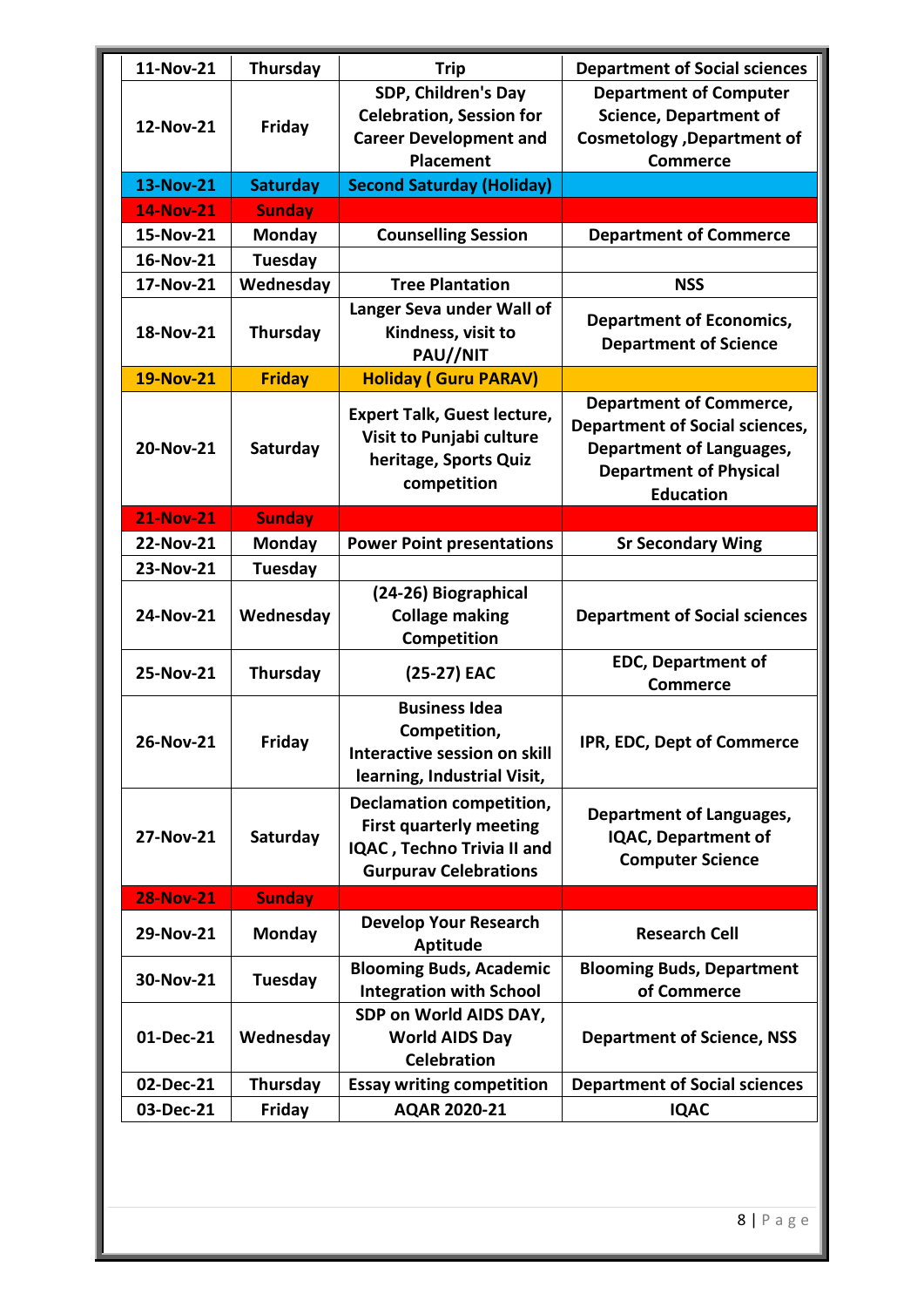|                  |                 | Inviting proposal for                                                                                                                           |                                                                                            |
|------------------|-----------------|-------------------------------------------------------------------------------------------------------------------------------------------------|--------------------------------------------------------------------------------------------|
| 04-Dec-21        | Saturday        | Seminar/ conference and                                                                                                                         | <b>Research cell</b>                                                                       |
|                  |                 | research grant from                                                                                                                             |                                                                                            |
|                  |                 | various departments                                                                                                                             |                                                                                            |
| 05-Dec-21        | <b>Sunday</b>   |                                                                                                                                                 |                                                                                            |
| 06-Dec-21        | Monday          |                                                                                                                                                 |                                                                                            |
| 07-Dec-21        | <b>Tuesday</b>  |                                                                                                                                                 |                                                                                            |
| 08-Dec-21        | Wednesday       | <b>Students feedback form</b>                                                                                                                   | <b>IQAC</b>                                                                                |
| 09-Dec-21        | Thursday        | (9-18) Mid-semester<br>exams                                                                                                                    | <b>Examination Cell</b>                                                                    |
| 10-Dec-21        | Friday          | <b>Adopt 1 Family</b>                                                                                                                           | <b>NSS</b>                                                                                 |
| 11-Dec-21        | <b>Saturday</b> | <b>Second Saturday (Holiday)</b>                                                                                                                |                                                                                            |
| 12-Dec-21        | <b>Sunday</b>   |                                                                                                                                                 |                                                                                            |
| 13-Dec-21        | <b>Monday</b>   | outreach program,<br><b>Worshop/Extension</b><br>lecture                                                                                        | <b>Department of Languages,</b><br><b>Department of Computer</b><br>Science, Research cell |
| 14-Dec-21        | <b>Tuesday</b>  |                                                                                                                                                 |                                                                                            |
| 15-Dec-21        | Wednesday       |                                                                                                                                                 |                                                                                            |
| 16-Dec-21        | Thursday        |                                                                                                                                                 |                                                                                            |
| 17-Dec-21        | Friday          |                                                                                                                                                 |                                                                                            |
| 18-Dec-21        | Saturday        | <b>Christmas Celebrations</b><br>with Alumni,<br><b>Volleyball (Men, Women)</b><br>for graduation and Sr. Sec<br>wing,<br><b>5's Inspection</b> | Dept of Commerce,<br><b>Department of Physical</b><br>Education,<br><b>IQAC</b>            |
| <b>19-Dec-21</b> | <b>Sunday</b>   |                                                                                                                                                 |                                                                                            |
| 20-Dec-21        | <b>Monday</b>   |                                                                                                                                                 |                                                                                            |
| 21-Dec-21        | <b>Tuesday</b>  |                                                                                                                                                 |                                                                                            |
| 22-Dec-21        | Wednesday       | <b>PTM</b>                                                                                                                                      |                                                                                            |
| 23-Dec-21        | Thursday        | <b>Christmas Celebration</b>                                                                                                                    |                                                                                            |
| 24-Dec-21        | Friday          | (24 Dec- 2 Jan) Winter<br><b>Break</b>                                                                                                          |                                                                                            |
| 25-Dec-21        | <b>Saturday</b> | <b>Christmas</b>                                                                                                                                |                                                                                            |
| <b>26-Dec-21</b> | <b>Sunday</b>   |                                                                                                                                                 |                                                                                            |
| 27-Dec-21        | <b>Monday</b>   |                                                                                                                                                 |                                                                                            |
| 28-Dec-21        | Tuesday         |                                                                                                                                                 |                                                                                            |
| 29-Dec-21        | Wednesday       |                                                                                                                                                 |                                                                                            |
| 30-Dec-21        | Thursday        |                                                                                                                                                 |                                                                                            |
| 31-Dec-21        | Friday          |                                                                                                                                                 |                                                                                            |
| 01-Jan-22        | Saturday        |                                                                                                                                                 |                                                                                            |
| 02-Jan-22        | <b>Sunday</b>   |                                                                                                                                                 |                                                                                            |
| 03-Jan-22        | <b>Monday</b>   |                                                                                                                                                 |                                                                                            |
| 04-Jan-22        | Tuesday         |                                                                                                                                                 |                                                                                            |
|                  |                 |                                                                                                                                                 |                                                                                            |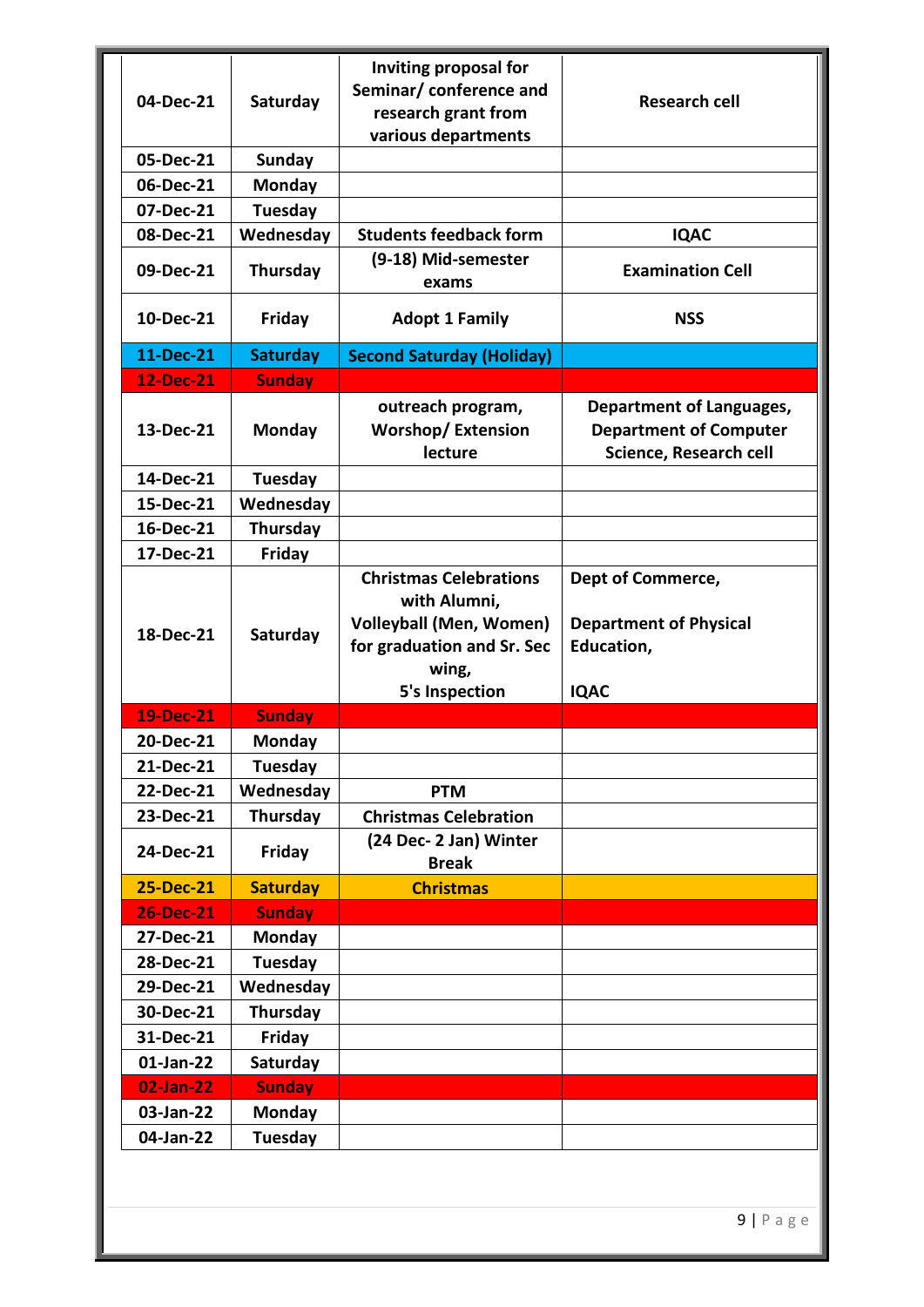|                  |                 | <b>Special Camp to Adopt 1</b>    |                                    |
|------------------|-----------------|-----------------------------------|------------------------------------|
| 05-Jan-22        | Wednesday       | Area (5-10 Jan)                   | <b>NSS</b>                         |
| 06-Jan-22        | Thursday        |                                   |                                    |
| 07-Jan-22        | Friday          |                                   |                                    |
| 08-Jan-22        | <b>Saturday</b> | <b>Second Saturday (Holiday)</b>  |                                    |
|                  |                 | <b>Guru Gobind Singh Jayanti</b>  |                                    |
| 09-Jan-22        | <b>Sunday</b>   | (Holiday)                         |                                    |
| 10-Jan-22        | <b>Monday</b>   |                                   |                                    |
| 11-Jan-22        | Tuesday         | Latest Make-Up and                |                                    |
|                  |                 | <b>Styling</b>                    | <b>Department of Cosmetology</b>   |
|                  |                 | <b>Lohri Celebration</b>          |                                    |
| 12-Jan-22        | Wednesday       | (Community Integration),          |                                    |
|                  |                 | <b>Poster Making</b>              | <b>Department of Commerce,</b>     |
|                  |                 | <b>Competition on Equality</b>    | <b>Women Cell</b>                  |
| 13-Jan-22        | Thursday        |                                   |                                    |
| 14-Jan-22        | <b>Friday</b>   | <b>Makkar Sakranti (Holiday)</b>  |                                    |
| 15-Jan-22        | Saturday        |                                   |                                    |
| 16-Jan-22        | <b>Sunday</b>   |                                   |                                    |
| 17-Jan-22        | Monday          |                                   |                                    |
| 18-Jan-22        | Tuesday         |                                   |                                    |
| 19-Jan-22        | Wednesday       |                                   |                                    |
| 20-Jan-22        | Thursday        | <b>External Academic Audit</b>    | <b>IQAC</b>                        |
|                  |                 | <b>Outreach (Wall of</b>          | <b>Department of Economics,</b>    |
| 21-Jan-22        | Friday          | Kindness Activity), Alumni        | <b>College Cabinet, Department</b> |
|                  |                 | <b>Meet</b>                       | of Computer Science                |
| 22-Jan-22        | Saturday        | Kho-Kho Men/Women for             | <b>Department of Physical</b>      |
|                  |                 | <b>Graduation &amp; Sen. Sec.</b> | <b>Education, Department of</b>    |
| <b>23-Jan-22</b> | <b>Sunday</b>   | <b>Wing., National Seminar</b>    | Cosmetology                        |
| 24-Jan-22        | <b>Monday</b>   | <b>Elocution Competition</b>      | <b>Senior Secondary Wing</b>       |
| 25-Jan-22        | Tuesday         |                                   |                                    |
| 26-Jan-22        | Wednesday       |                                   |                                    |
| 27-Jan-22        | Thursday        | <b>Extension Lecture on Skin</b>  | <b>Department of Cosmetology</b>   |
| 28-Jan-22        | <b>Friday</b>   |                                   |                                    |
|                  |                 |                                   |                                    |
| 29-Jan-22        | Saturday        | Convocation                       |                                    |
| 30-Jan-22        | <b>Sunday</b>   |                                   |                                    |
| 31-Jan-22        | <b>Monday</b>   | <b>Career Guidance</b>            | <b>Senior Secondary Wing</b>       |
|                  |                 | <b>Guest Lecture, Inter</b>       | <b>Department of Languages,</b>    |
| 01-Feb-22        | Tuesday         | <b>Department Competition</b>     | <b>Cultural Club</b>               |
| 02-Feb-22        | Wednesday       |                                   |                                    |
| 03-Feb-22        | Thursday        |                                   |                                    |
|                  |                 |                                   | <b>Department of Economics,</b>    |
| 04-Feb-22        | <b>Friday</b>   |                                   | <b>Department of Computer</b>      |
|                  |                 | SDP, Tech-Savvy                   | <b>Science</b>                     |
|                  |                 |                                   |                                    |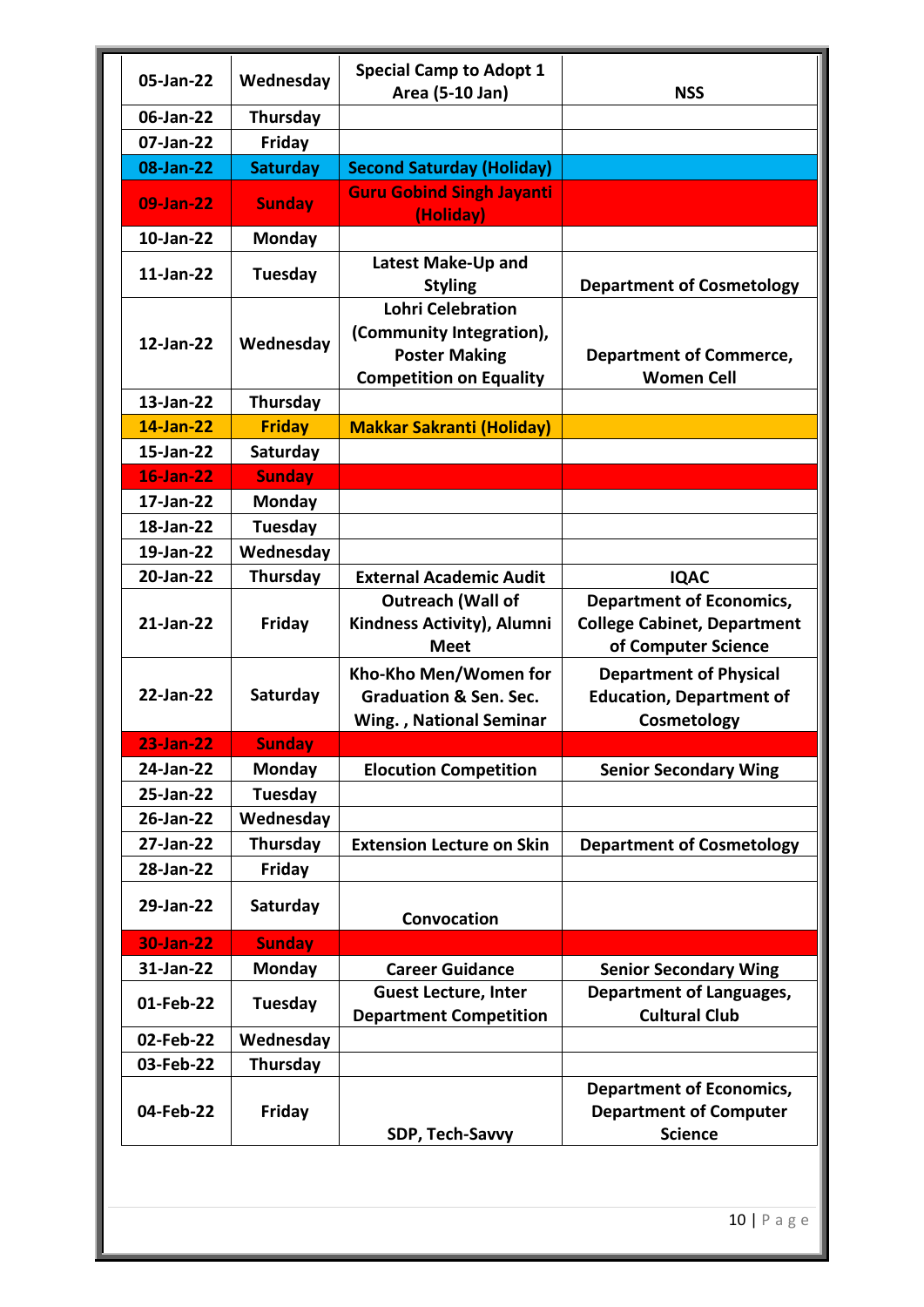| 05-Feb-22        | Saturday         | Develop your research<br>aptitude, Blood Donation<br>Camp                                                                            | <b>Research Cell, NSS</b>                                                                                                                                                              |
|------------------|------------------|--------------------------------------------------------------------------------------------------------------------------------------|----------------------------------------------------------------------------------------------------------------------------------------------------------------------------------------|
| 06-Feb-22        | <b>Sunday</b>    |                                                                                                                                      |                                                                                                                                                                                        |
| 07-Feb-22        | <b>Monday</b>    | <b>Alumni Feedback Form</b>                                                                                                          | <b>IQAC</b>                                                                                                                                                                            |
| 08-Feb-22        | <b>Tuesday</b>   |                                                                                                                                      |                                                                                                                                                                                        |
| 09-Feb-22        | Wednesday        |                                                                                                                                      |                                                                                                                                                                                        |
| 10-Feb-22        | Thursday         |                                                                                                                                      |                                                                                                                                                                                        |
| 11-Feb-22        | Friday           | <b>Second Quarterly Meeting</b>                                                                                                      | <b>IQAC</b>                                                                                                                                                                            |
| 12-Feb-22        | <b>Saturday</b>  | <b>Second Saturday (Holiday)</b>                                                                                                     |                                                                                                                                                                                        |
| 13-Feb-22        | <b>Sunday</b>    |                                                                                                                                      |                                                                                                                                                                                        |
| 14-Feb-22        | <b>Monday</b>    |                                                                                                                                      |                                                                                                                                                                                        |
| 15-Feb-22        | <b>Tuesday</b>   | <b>Webinar on Intellectual</b><br><b>Property Rights</b>                                                                             | <b>IPR Cell</b>                                                                                                                                                                        |
| 16-Feb-22        | <b>Wednesday</b> | <b>Guru Ravidas Jayanti</b><br>(Holiday)                                                                                             |                                                                                                                                                                                        |
| 17-Feb-22        | Thursday         | <b>Bhangra Competition</b>                                                                                                           | <b>Senior Secondary Wing</b>                                                                                                                                                           |
| 18-Feb-22        | Friday           | <b>Educational Trip, Career</b><br><b>Guidance</b>                                                                                   | <b>Department of Commerce,</b><br><b>Senior Secondary Wing</b>                                                                                                                         |
| 19-Feb-22        | Saturday         | <b>Expert Talk, Chess</b><br>Men/Women for<br><b>Graduation &amp; Sen. Sec.</b><br>Wing, Save Water<br><b>Campaign, Fashion Show</b> | <b>Department of Commerce,</b><br><b>Department of Physical</b><br><b>Education, Department of</b><br>Languages, Department of<br><b>Social Sciences, Department of</b><br>Cosmetology |
| <b>20-Feb-22</b> | <b>Sunday</b>    |                                                                                                                                      |                                                                                                                                                                                        |
| 21-Feb-22        | <b>Monday</b>    | Sports Week (21-26), Maa<br><b>Boli Diwas</b>                                                                                        | <b>Senior Secondary Wing,</b><br><b>Department of Languages</b>                                                                                                                        |
| 22-Feb-22        | <b>Tuesday</b>   |                                                                                                                                      |                                                                                                                                                                                        |
| 23-Feb-22        | Wednesday        |                                                                                                                                      |                                                                                                                                                                                        |
| 24-Feb-22        | <b>Thursday</b>  |                                                                                                                                      |                                                                                                                                                                                        |
| 25-Feb-22        | Friday           | <b>One Day Educational Trip,</b><br><b>Collage Competition</b>                                                                       | <b>Department of Economics,</b><br><b>Department of Social Sciences</b>                                                                                                                |
| 26-Feb-22        | Saturday         | <b>Departmental Day, Zenith</b>                                                                                                      | <b>Senior Secondary Wing,</b><br><b>Department of Social Sciences</b>                                                                                                                  |
| <b>27-Feb-22</b> | <b>Sunday</b>    |                                                                                                                                      |                                                                                                                                                                                        |
| 28-Feb-22        | <b>Monday</b>    | <b>SDP on National Science</b><br>Day                                                                                                | <b>Department of Sciences</b>                                                                                                                                                          |
| 01-Mar-22        | <b>Tuesday</b>   | <b>Maha Shivratri (Holiday)</b>                                                                                                      |                                                                                                                                                                                        |
| 02-Mar-22        | Wednesday        | <b>Final Examinations as per</b><br><b>PSEB Pattern</b>                                                                              | <b>Senior Secondary Wing</b>                                                                                                                                                           |
| 03-Mar-22        | Thursday         | <b>National Level Quiz</b>                                                                                                           | <b>IPR Cell</b>                                                                                                                                                                        |
| 04-Mar-22        | Friday           | <b>Inter Department Debate</b><br>Competition                                                                                        | <b>Department of Economics</b>                                                                                                                                                         |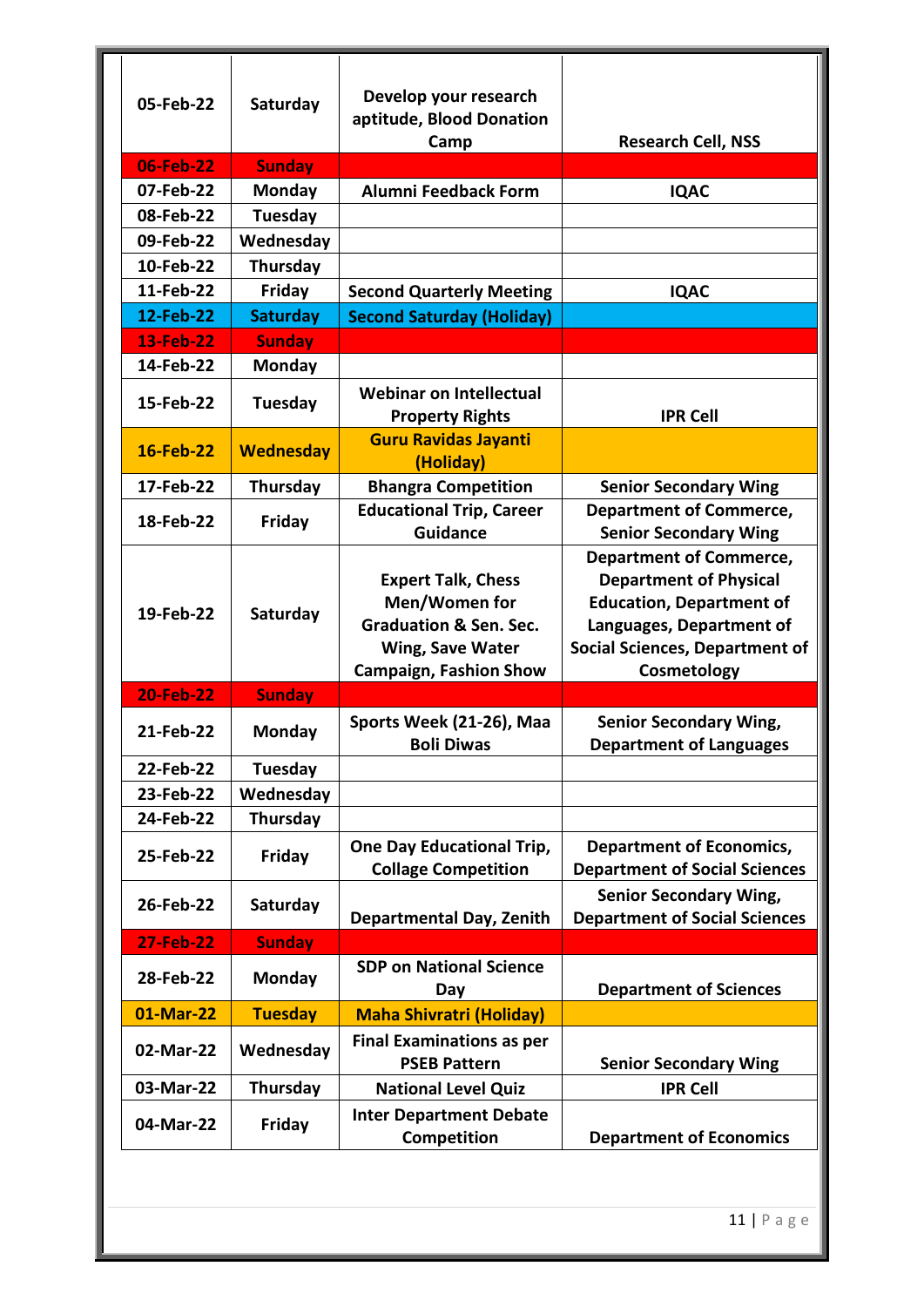|                  |                 | <b>Research Project</b>                                                          |                                                                           |
|------------------|-----------------|----------------------------------------------------------------------------------|---------------------------------------------------------------------------|
| 05-Mar-22        | Saturday        | <b>Presentation, Essay</b>                                                       | <b>Department of Commerce,</b>                                            |
|                  |                 | <b>Writing Competition</b>                                                       | <b>Department of Languages</b>                                            |
| 06-Mar-22        | <b>Sunday</b>   |                                                                                  |                                                                           |
| 07-Mar-22        | <b>Monday</b>   |                                                                                  |                                                                           |
| 08-Mar-22        | Tuesday         | <b>Women's Day Celebration</b>                                                   | <b>Women Cell</b>                                                         |
| 09-Mar-22        | Wednesday       | <b>Extension Lecture</b>                                                         | <b>Department of Cosmetology</b>                                          |
| 10-Mar-22        | Thursday        |                                                                                  |                                                                           |
| 11-Mar-22        | Friday          | <b>Self Defense Training for</b><br><b>Girl Students</b>                         | <b>NSS</b>                                                                |
| 12-Mar-22        | <b>Saturday</b> | <b>Second Saturday (Holiday)</b>                                                 |                                                                           |
| <b>13-Mar-22</b> | <b>Sunday</b>   |                                                                                  |                                                                           |
| 14-Mar-22        | Monday          | Guest Lecture, Book Fair/<br>Book Review (14 to 18<br>March)                     | <b>Department of Economics,</b><br><b>Department of Languages</b>         |
| 15-Mar-22        | Tuesday         |                                                                                  |                                                                           |
| 16-Mar-22        | Wednesday       |                                                                                  |                                                                           |
| 17-Mar-22        | Thursday        |                                                                                  |                                                                           |
| 18-Mar-22        | Friday          | <b>Cricket Men/Women for</b><br><b>Graduation &amp; Sen. Sec.</b><br><b>Wing</b> | <b>Department of Physical</b><br><b>Education</b>                         |
| 19-Mar-22        | <b>Saturday</b> | <b>Holi (Holiday)</b>                                                            |                                                                           |
| <b>20-Mar-22</b> | <b>Sunday</b>   |                                                                                  |                                                                           |
| 21-Mar-22        | Monday          |                                                                                  |                                                                           |
| 22-Mar-22        | Tuesday         |                                                                                  |                                                                           |
| 23-Mar-22        | Wednesday       | <b>Parent's Feedback Form</b>                                                    | <b>IQAC</b>                                                               |
| 24-Mar-22        | Thursday        | <b>National Webinar</b>                                                          | <b>Department of Computer</b><br><b>Science</b>                           |
| 25-Mar-22        | Friday          | Seminar by students,<br><b>Extension Lecture</b>                                 | <b>Department of Social Sciences,</b><br><b>Department of Cosmetology</b> |
| 26-Mar-22        | Saturday        | <b>Essay Writing Competition</b>                                                 | <b>Department of Social Sciences</b>                                      |
| <b>27-Mar-22</b> | <b>Sunday</b>   |                                                                                  |                                                                           |
| 28-Mar-22        | <b>Monday</b>   |                                                                                  |                                                                           |
| 29-Mar-22        | Tuesday         | <b>Placement Drive</b>                                                           | <b>Placement Cell</b>                                                     |
| 30-Mar-22        | Wednesday       |                                                                                  |                                                                           |
| 31-Mar-22        | Thursday        | <b>Inter College Competition</b>                                                 | <b>Cultural Club</b>                                                      |
| 01-Apr-22        | Friday          | <b>Tech-Gyan Crash Course</b>                                                    | <b>Department of Computer</b><br><b>Science</b>                           |
| 02-Apr-22        | Saturday        |                                                                                  |                                                                           |
| 03-Apr-22        | <b>Sunday</b>   |                                                                                  |                                                                           |
| 04-Apr-22        | Monday          |                                                                                  |                                                                           |
| 05-Apr-22        | Tuesday         |                                                                                  |                                                                           |
| 06-Apr-22        | Wednesday       |                                                                                  |                                                                           |
| 07-Apr-22        | Thursday        |                                                                                  |                                                                           |
| 08-Apr-22        | Friday          |                                                                                  |                                                                           |
| 09-Apr-22        | <b>Saturday</b> | <b>Second Saturday (Holiday)</b>                                                 |                                                                           |
|                  |                 |                                                                                  |                                                                           |

12 | Page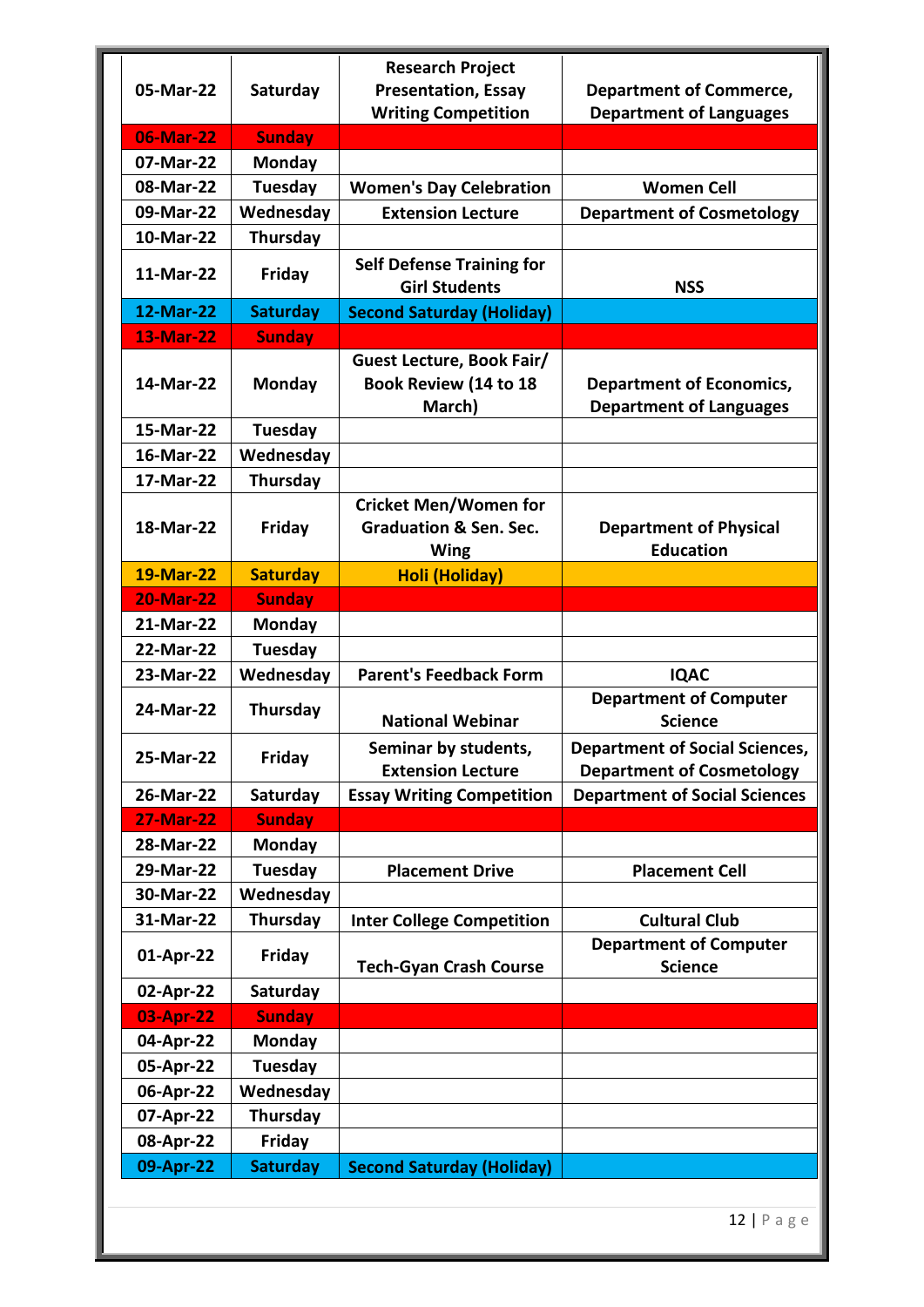| <b>10-Apr-22</b> | <b>Sunday</b>   | <b>Ram Navmi (Holiday)</b>                                  |                                      |
|------------------|-----------------|-------------------------------------------------------------|--------------------------------------|
|                  |                 | <b>National Quiz, 18th</b>                                  | <b>Department of Computer</b>        |
| 11-Apr-22        | Monday          | <b>Annual Athletic Meet (11-</b>                            | <b>Science, Department of</b>        |
|                  |                 | 12 April)                                                   | <b>Physical Education</b>            |
| 12-Apr-22        | <b>Tuesday</b>  | <b>Employer Feedback Form</b>                               | <b>IQAC</b>                          |
| 13-Apr-22        | Wednesday       | <b>College Community</b>                                    | <b>Department of Commerce,</b>       |
|                  |                 | <b>Integration, Guest Lecture</b>                           | <b>Department of Social Sciences</b> |
| 14-Apr-22        | <b>Thursday</b> | <b>Baisakhi, Ambedkar</b>                                   |                                      |
|                  |                 | Jayanti (Holiday)                                           |                                      |
| 15-Apr-22        | <b>Friday</b>   | <b>Good Friday (Holiday)</b>                                |                                      |
| 16-Apr-22        | Saturday        | <b>Third Quarterly Meeting</b>                              | <b>IQAC</b>                          |
| <b>17-Apr-22</b> | <b>Sunday</b>   |                                                             |                                      |
| 18-Apr-22        | Monday          | <b>Extension Lecture</b>                                    | <b>Department of Commerce</b>        |
| 19-Apr-22        | <b>Tuesday</b>  | <b>Exhibition</b>                                           | <b>Department of Cosmetology</b>     |
|                  |                 | <b>Theme Based Assignment</b>                               |                                      |
| 20-Apr-22        | Wednesday       | on Eminent Personality                                      |                                      |
|                  |                 | <b>Competition</b>                                          | <b>Department of Social Sciences</b> |
| 21-Apr-22        | Thursday        | <b>Seminar by students</b>                                  | <b>Department of Social Sciences</b> |
| 22-Apr-22        | Friday          | <b>Earth Day Celebration</b><br><b>English Language Day</b> | <b>Department of Sciences</b>        |
| 23-Apr-22        | Saturday        | <b>Celebration</b>                                          | <b>Department of Languages</b>       |
| <b>24-Apr-22</b> | <b>Sunday</b>   |                                                             |                                      |
| 25-Apr-22        | Monday          |                                                             |                                      |
| 26-Apr-22        | <b>Tuesday</b>  |                                                             |                                      |
|                  |                 |                                                             | Department of Languages,             |
| 27-Apr-22        | Wednesday       | <b>Departmental Day</b>                                     | <b>Department of Social Sciences</b> |
| 28-Apr-22        | Thursday        |                                                             |                                      |
|                  |                 | <b>Interactive Session on</b>                               |                                      |
|                  |                 | Govt. Schemes related to                                    |                                      |
| 29-Apr-22        | Friday          | <b>Women, Departmental</b>                                  | <b>Women Cell, Department of</b>     |
|                  |                 | Day                                                         | <b>Computer Science</b>              |
| 30-Apr-22        | Saturday        |                                                             |                                      |
| 01-May-22        | <b>Sunday</b>   |                                                             |                                      |
| 02-May-22        | <b>Monday</b>   |                                                             |                                      |
| 03-May-22        | Tuesday         |                                                             |                                      |
| 04-May-22        | Wednesday       |                                                             |                                      |
| 05-May-22        | Thursday        |                                                             |                                      |
| 06-May-22        | <b>Friday</b>   |                                                             |                                      |
| 07-May-22        | Saturday        |                                                             |                                      |
| 08-May-22        | <b>Sunday</b>   |                                                             |                                      |
| 09-May-22        | <b>Monday</b>   |                                                             |                                      |
| 10-May-22        | Tuesday         |                                                             |                                      |
| 11-May-22        | Wednesday       |                                                             |                                      |
| 12-May-22        | Thursday        |                                                             |                                      |
| 13-May-22        | <b>Friday</b>   |                                                             |                                      |
| 14-May-22        | <b>Saturday</b> | <b>Second Saturday (Holiday)</b>                            |                                      |

13 | Page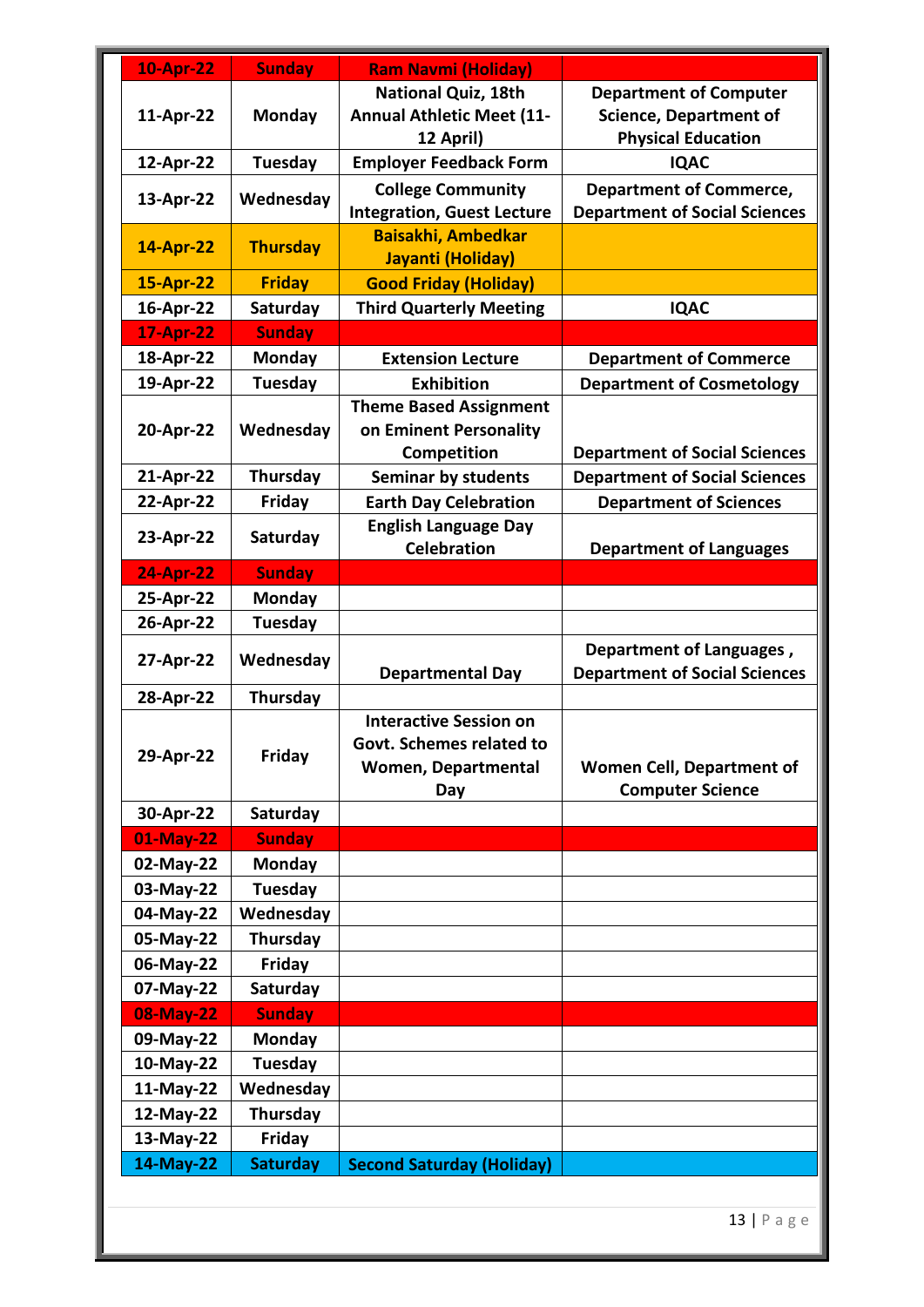| <b>15-May-22</b> | <b>Sunday</b>   |                                                         |                                                                         |
|------------------|-----------------|---------------------------------------------------------|-------------------------------------------------------------------------|
| 16-May-22        | <b>Monday</b>   |                                                         |                                                                         |
| 17-May-22        | Tuesday         | <b>Latest Hair-Cutting</b>                              | <b>Department of Cosmetology</b>                                        |
| 18-May-22        | Wednesday       |                                                         |                                                                         |
| 19-May-22        | Thursday        |                                                         |                                                                         |
| 20-May-22        | Friday          | <b>Alumni Meet</b>                                      | <b>Department of Economics</b>                                          |
| 21-May-22        | Saturday        |                                                         |                                                                         |
| <b>22-May-22</b> | <b>Sunday</b>   |                                                         |                                                                         |
| 23-May-22        | <b>Monday</b>   |                                                         |                                                                         |
| 24-May-22        | Tuesday         |                                                         |                                                                         |
| 25-May-22        | Wednesday       |                                                         |                                                                         |
| 26-May-22        | Thursday        |                                                         |                                                                         |
| 27-May-22        | Friday          | <b>Department Day</b>                                   | <b>Department of Commerce</b>                                           |
| 28-May-22        | Saturday        | <b>Alumni Meet</b>                                      | <b>Department of Languages,</b><br><b>Department of Social Sciences</b> |
| <b>29-May-22</b> | <b>Sunday</b>   |                                                         |                                                                         |
| 30-May-22        | <b>Monday</b>   |                                                         |                                                                         |
| 31-May-22        | Tuesday         |                                                         |                                                                         |
| 01-Jun-22        | Wednesday       | <b>Summer Camp Grooming</b><br>Workshop (1-7 June)      | <b>Department of Cosmetology</b>                                        |
| 02-Jun-22        | Thursday        |                                                         |                                                                         |
| 03-Jun-22        | Friday          |                                                         |                                                                         |
| 04-Jun-22        | Saturday        |                                                         |                                                                         |
| 05-Jun-22        | <b>Sunday</b>   | <b>Guest Lecture on World</b><br><b>Environment Day</b> | <b>Department of Sciences</b>                                           |
| 06-Jun-22        | <b>Monday</b>   |                                                         |                                                                         |
| 07-Jun-22        | Tuesday         |                                                         |                                                                         |
| 08-Jun-22        | Wednesday       |                                                         |                                                                         |
| 09-Jun-22        | Thursday        |                                                         |                                                                         |
| 10-Jun-22        | Friday          | <b>Survey</b>                                           | <b>Department of Computer</b><br><b>Science</b>                         |
| 11-Jun-22        | <b>Saturday</b> | <b>Second Saturday (Holiday)</b>                        |                                                                         |
| <b>12-Jun-22</b> | <b>Sunday</b>   |                                                         |                                                                         |
| 13-Jun-22        | <b>Monday</b>   |                                                         |                                                                         |
| 14-Jun-22        | <b>Tuesday</b>  |                                                         |                                                                         |
| 15-Jun-22        | Wednesday       |                                                         |                                                                         |
| 16-Jun-22        | Thursday        |                                                         |                                                                         |
| 17-Jun-22        | Friday          |                                                         |                                                                         |
| 18-Jun-22        | Saturday        | <b>Fourth Quarterly Meeting</b>                         | <b>IQAC</b>                                                             |
| <b>19-Jun-22</b> | <b>Sunday</b>   |                                                         |                                                                         |
| 20-Jun-22        | <b>Monday</b>   |                                                         |                                                                         |
| 21-Jun-22        | Tuesday         |                                                         |                                                                         |
| 22-Jun-22        | Wednesday       |                                                         |                                                                         |
| 23-Jun-22        | Thursday        |                                                         |                                                                         |
| 24-Jun-22        |                 |                                                         | <b>IQAC</b>                                                             |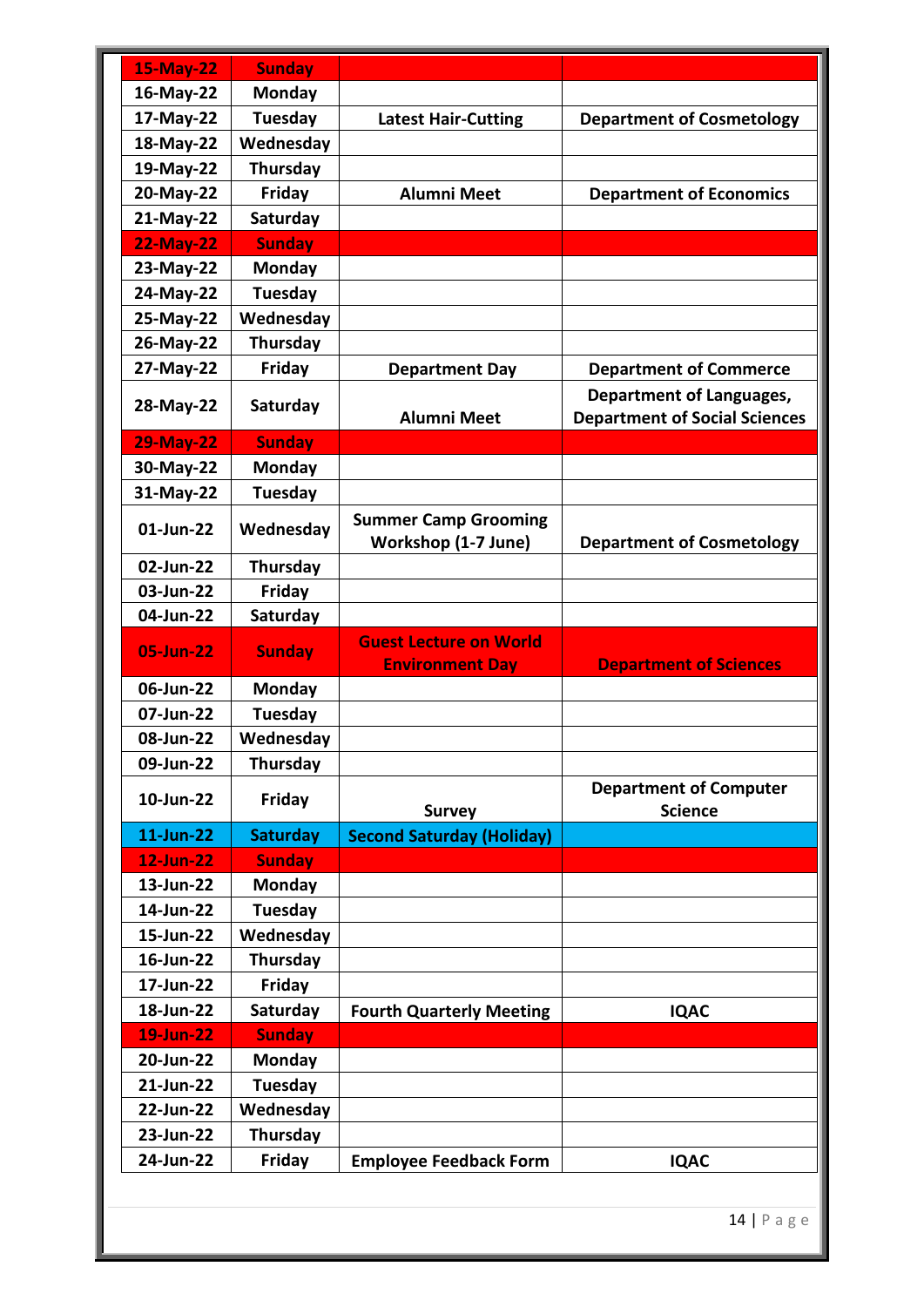| 25-Jun-22        | Saturday      |  |
|------------------|---------------|--|
| <b>26-Jun-22</b> | <b>Sunday</b> |  |
| 27-Jun-22        | <b>Monday</b> |  |
| 28-Jun-22        | Tuesday       |  |
| 29-Jun-22        | Wednesday     |  |
| 30-Jun-22        | Thursday      |  |

**Note: Every 2nd and 4th Saturday of the month will be off for faculty. However, in case, 1st or 3rd Saturday of any month is declared as holiday as per academic calendar, teachers have to come on succeeding Saturday ensuring that two Saturdays of every month will be working.** 

|                               |                                   | <b>Trinity College, Jalandhar</b> |
|-------------------------------|-----------------------------------|-----------------------------------|
| We Share the Responsibilities |                                   |                                   |
|                               | 2021-22                           |                                   |
| SI.<br>No.                    | <b>Associations/ Clubs/ Cells</b> | Coordinator                       |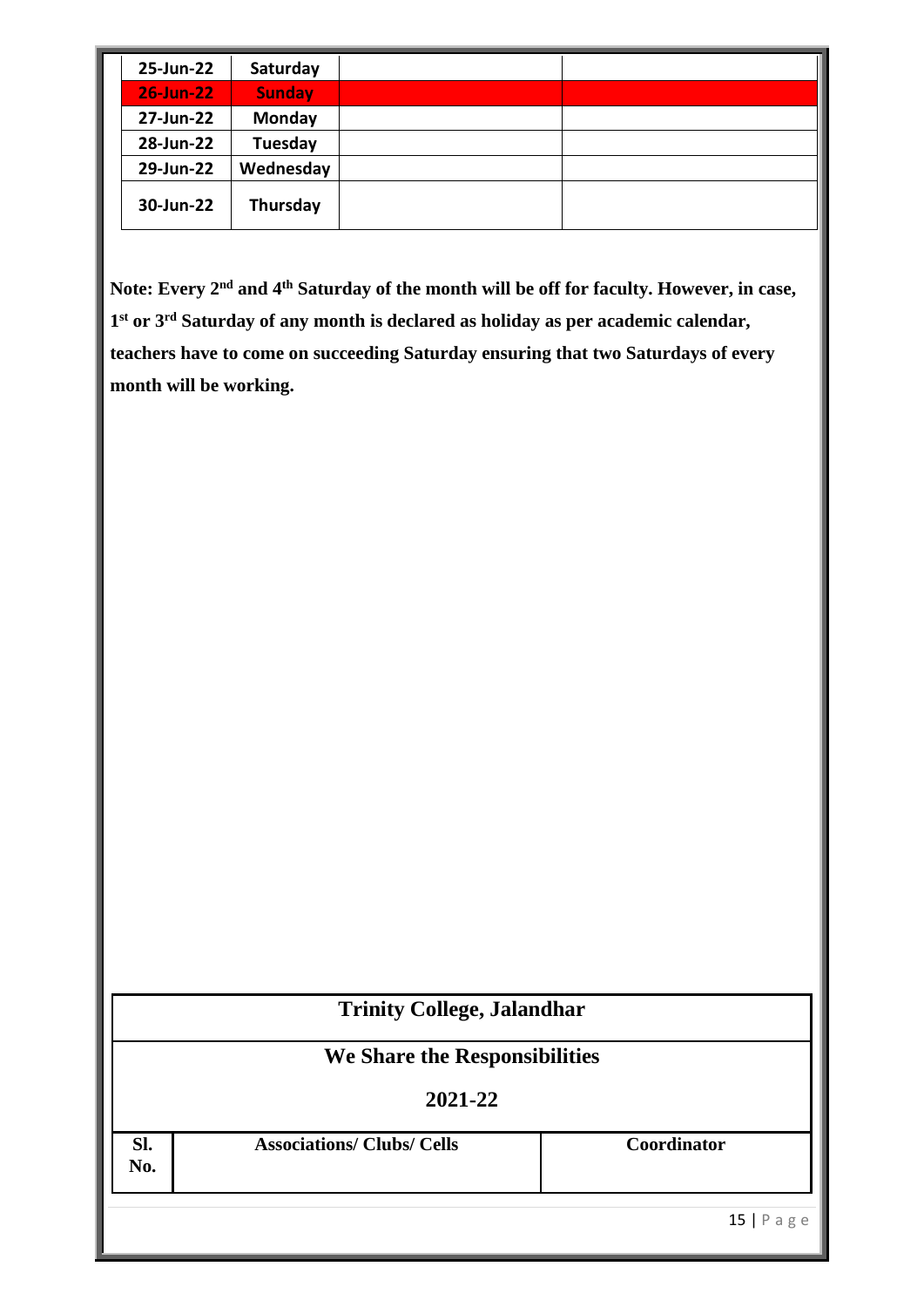| 1.  | Director                                                    | Rev. Fr. Peter Kavumpuram    |
|-----|-------------------------------------------------------------|------------------------------|
| 2.  | Administrator                                               | Rev. Fr. Jose Palakuzha      |
| 3.  | <b>Assistant Director</b>                                   | Rev. Fr. William             |
| 4.  | Principal                                                   | Dr. Ajay Prashar             |
| 5.  | Dean Academic Affairs                                       | Dr. Puja Gaba                |
| 6.  | Coordinator Office & Admission Cell                         | Rev. Sr. Rita Maria          |
| 7.  | Coordinator Senior Sec. Wing                                | Asst. Prof. Samriti Sarangal |
| 8.  | Incharge Student welfare and Brand<br>Ambassador of Trinity | Asst. Prof. Nidhi Sharma     |
| 9.  | <b>Staff Secretary</b>                                      | Asst. Prof. Inderpreet Kaur  |
| 10. | Head of Departments -                                       |                              |
|     | Department of Computer Science                              | Asst. Prof. Jessy Julian     |
|     | Department of Commerce                                      | Dr. Puja Gaba                |
|     | Department of Economics                                     | Asst. Prof. Nidhi Sharma     |
|     | Department of Sciences                                      | Dr. Dharamvir Kanda          |
|     | Department of Languages                                     | Asst. Prof. Sr. Elseena      |
|     | Department of Social Sciences (Coordinator)                 | Dr. Ajay Prashar             |
|     | Department of Physical Education                            | Asst. Prof. Karanvir         |
|     | Department of Cosmetology                                   | Asst. Prof. Anita Sharma     |
| 11. | 5s System                                                   | Asst. Prof. Neetu Khanna     |
| 12. | Academic Affairs (Sr. Sec. Wing)                            | Asst. Prof. Samriti          |
|     |                                                             | Asst. Prof. Parminder Kaur   |
| 13. | Academic Council -                                          | Director                     |
|     |                                                             | Administrator                |
|     |                                                             | Asst. Director               |
|     |                                                             | Principal                    |
|     |                                                             | Coordinator (SSW)            |
|     |                                                             | Coordinator (Off. & Add.)    |
|     |                                                             | Counselor                    |
|     |                                                             | All H.O.D's                  |
|     |                                                             |                              |
|     |                                                             | $16$   Page                  |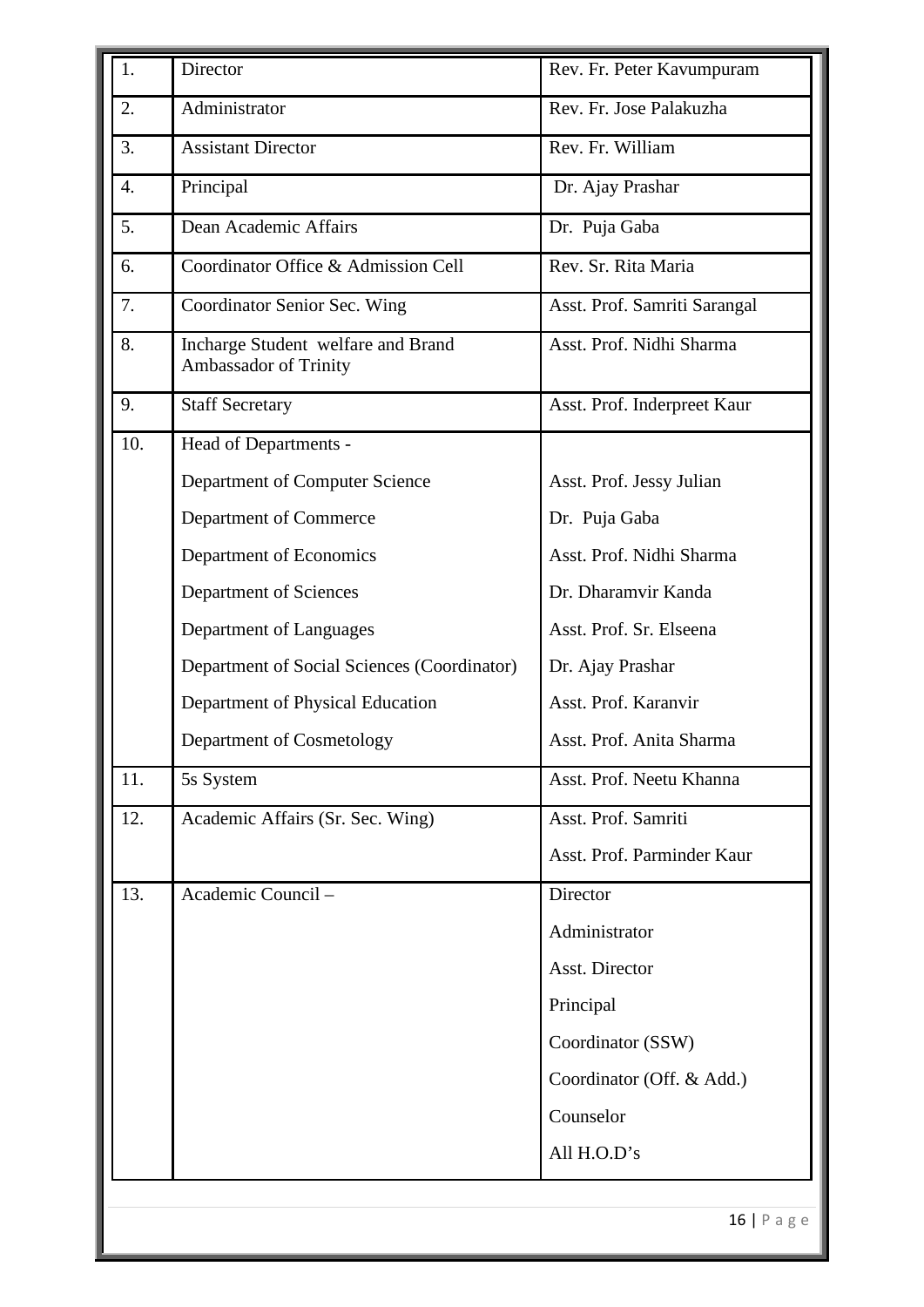|     |                                                                                                                | Coordinator IQAC                           |
|-----|----------------------------------------------------------------------------------------------------------------|--------------------------------------------|
|     |                                                                                                                | <b>Coordinator Examination</b>             |
|     |                                                                                                                | <b>Staff Secretary</b>                     |
| 14. | <b>Academic Retreat</b>                                                                                        | <b>Staff Secretary</b>                     |
| 15. | <b>Account Liaison Officer</b>                                                                                 | Rev. Fr. Peter Kavumpuram                  |
| 16. | <b>Admission Cell</b>                                                                                          | Rev. Sr. Rita (Coordinator)                |
|     |                                                                                                                | Prof. Simpi (Joint Coordinator)            |
| 17. | Alumni                                                                                                         | All H.O.D's                                |
| 18. | Anti-Ragging, Anti-Harassment and Student<br>Grievance Cell                                                    | Asst. Prof. Nidhi Sharma                   |
| 19. | <b>Blooming Buds</b>                                                                                           | Asst. Prof. Samriti                        |
| 20. | Board/ University legal proceedings                                                                            | Principal                                  |
| 21. | Christmas                                                                                                      | All Departments                            |
| 22. | Chronicle                                                                                                      | <b>IQAC</b>                                |
| 23. | College Calendar/ Certificates/ College<br>Admission Forms/ Brochure/ Flex/<br>Advertisement/Trinity Companion | IQAC & All H.O. D's                        |
| 24. | College Campaign Work                                                                                          | All Departments                            |
| 25. | College Scholarships                                                                                           | Asst. Prof. Samriti Sarangal               |
| 26. | <b>College Cabinet</b>                                                                                         | Asst. Prof. Manveet Kaur                   |
| 27. | Uniform                                                                                                        |                                            |
|     | Students (UG/PG)                                                                                               | <b>HODs</b>                                |
|     | <b>Students (Senior Secondary)</b>                                                                             | Coordinator SSW                            |
|     | Teachers                                                                                                       | <b>Staff Secretary</b>                     |
| 28. | College Website                                                                                                | Asst. Prof. Navodita Bammi                 |
| 29. | <b>Corporate Planner</b>                                                                                       | <b>IQAC</b>                                |
| 30. | Counselor                                                                                                      | Rev. Sr. Prima CMC                         |
| 31. | <b>Cultural Club</b>                                                                                           | Asst. Prof. Dr. Malkiat Singh<br>(College) |
|     |                                                                                                                | Asst. Prof. Parminder (SSW)                |
| 32. | Convocation                                                                                                    | Asst. Prof Nidhi Sharma                    |
|     |                                                                                                                | $17$   Page                                |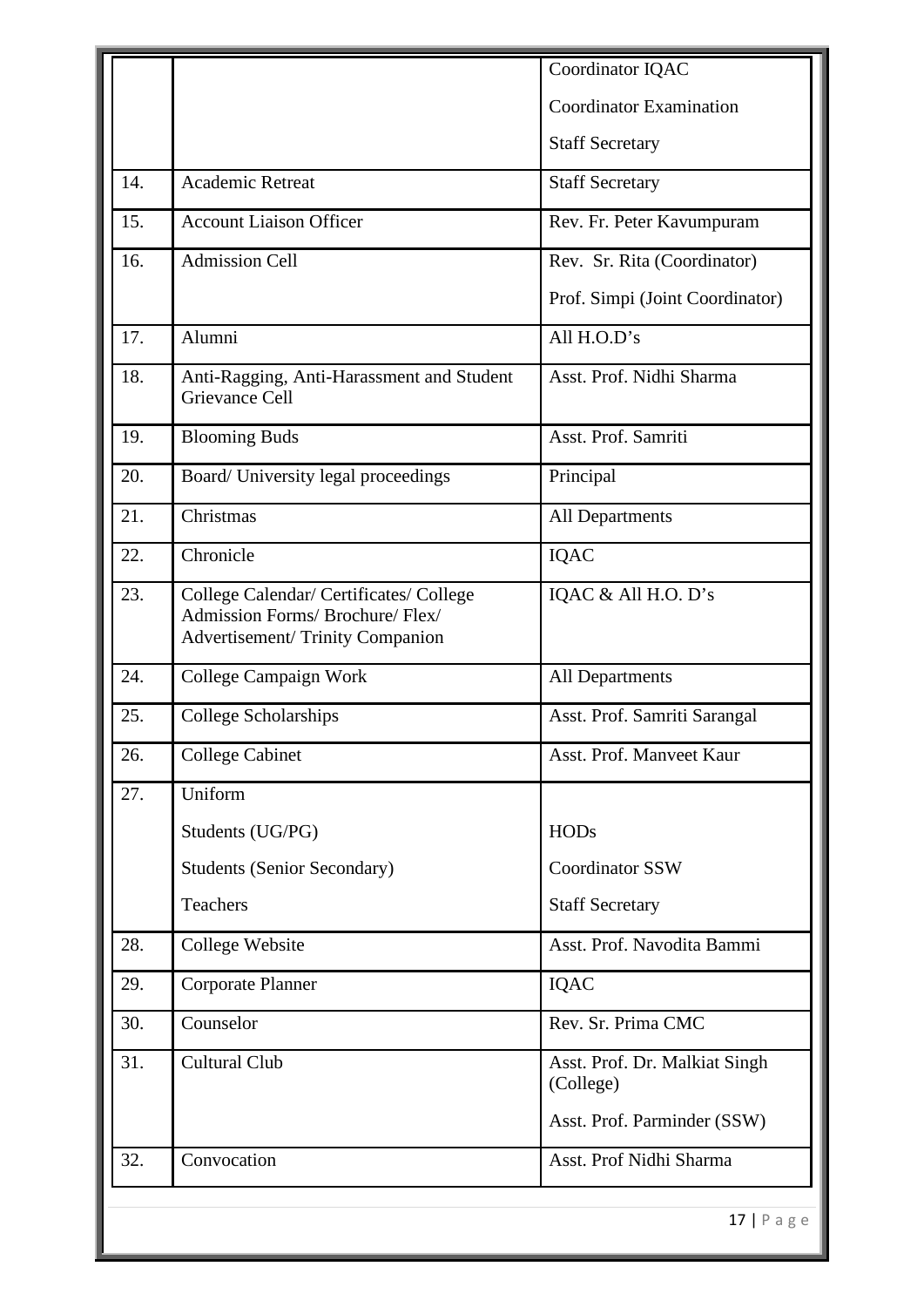| 34.<br>35. | Diwali                                         | All the Departments                                                           |
|------------|------------------------------------------------|-------------------------------------------------------------------------------|
|            |                                                |                                                                               |
|            | Drug Abuse, EVS and Value Education<br>Classes | Asst. Prof. Kapil                                                             |
| 36.        | <b>English Carnival</b>                        | Rev. Sr. Prima                                                                |
| 37.        | <b>Entrepreneurship Development Cell</b>       | Dr. Puja Gaba                                                                 |
| 38.        | Examination (House Exams & University)         | Asst. Prof. Ashok Kumar                                                       |
| 39.        | Prayer Session and Farewell                    |                                                                               |
|            | College                                        | <b>All Departments</b>                                                        |
|            | <b>SSW</b>                                     |                                                                               |
| 40.        | <b>FDP</b>                                     | All H.O.D's                                                                   |
| 41.        | Formal Inaugural/ Prayer Session               | <b>All Departments</b>                                                        |
| 42.        | Gurupurab                                      | All Departments                                                               |
| 43.        | Hostel (Boys & Girls)                          | Rev. Fr. William                                                              |
|            |                                                | Rev. Sr. Elseena                                                              |
| 44.        | ID cards                                       | S. Sat Pal Singh                                                              |
| 45.        | <b>Incubation Centre</b>                       | Dr. Puja Gaba                                                                 |
| 46.        | Induction                                      | <b>IQAC</b>                                                                   |
| 47.        | <b>Institutional Innovation Cell</b>           | Asst. Prof. Anita Sharma                                                      |
| 48.        | <b>Internal Audit</b>                          | IQAC                                                                          |
| 49.        | <b>IPR Cell</b>                                | <b>IQAC</b>                                                                   |
| 50.        | <b>IQAC</b>                                    | Asst. Prof. Neetu Khanna, Asst.<br>Prof. Harpreet and Asst. Prof.<br>Navodita |
| 51.        | Lohri Celebration                              | <b>All Departments</b>                                                        |
| 52.        | Madad-e-Kharach                                | Asst. Prof. Ritu                                                              |
| 53.        | Maintenance of Corridors and Notice Boards     | All H.O.D's                                                                   |
| 54.        | Media                                          | Asst. Prof. Ashok Kumar                                                       |
| 55.        | Mentoring                                      | <b>All Departments</b>                                                        |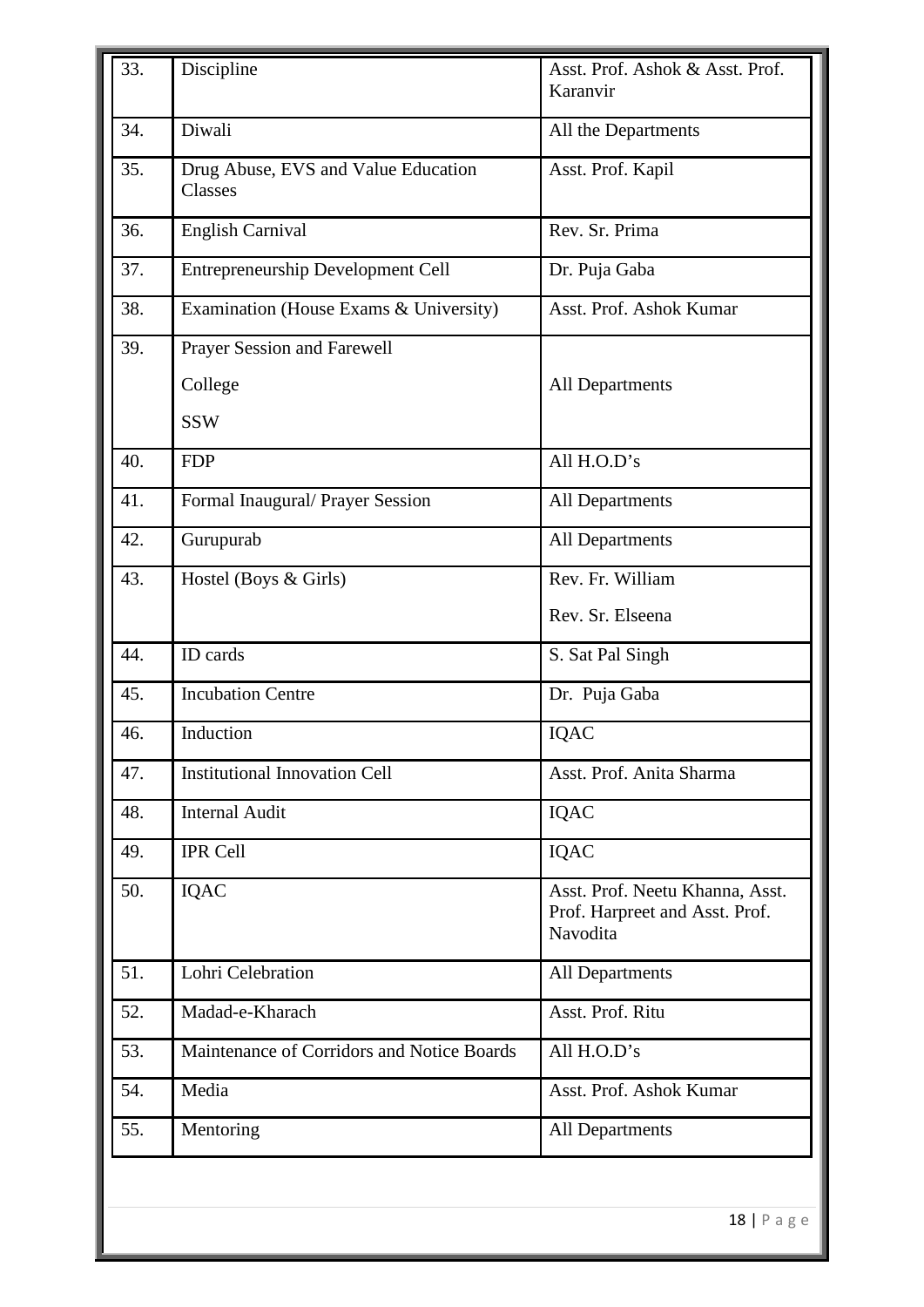| 56. | <b>NAAC Criteria Coordinator</b>           | Asst. Prof. Neetu Khanna    |
|-----|--------------------------------------------|-----------------------------|
|     | $C-I$                                      | Dr. Puja Gaba               |
|     | $C-II$                                     | Asst. Prof. Neetu Khanna    |
|     | $C-III$                                    | Asst. Prof. Inderpreet Kaur |
|     | $C-IV$                                     | Asst. Prof. Nidhi Sharma    |
|     | $C-V$                                      | Asst. Prof Kapil Jairath    |
|     | $C-VI$                                     | Asst. Prof. Daljeet Kaur    |
|     | $C-VII$                                    | Asst. Prof. Jessy Julian    |
| 57. | <b>NCC</b>                                 | Asst. Prof. Navodita        |
| 58. | NSS, Go Green & Red Ribbon Club            | Asst. Prof. Karanvir        |
| 59. | <b>Outreach Programme</b>                  | All H.O.D's                 |
| 60. | P.T.M (College & SSW)                      | Dr. Sonia                   |
| 61. | Placement Cell                             | Asst. Prof. Neetu Khanna    |
| 62. | Printing & Purchasing                      | Rev. Fr. Peter Kavumpuram   |
| 63. | <b>Radiant Stars</b>                       | All HOD's                   |
| 64. | Republic Day                               | <b>All Departments</b>      |
| 65. | Research Cell, Projects and Research Funds | Dr. Puja Gaba/IQAC          |
| 66. | Research Lab                               | Dr. Dharamvir               |
| 67. | SC/BC Scholarship, AISHE, Nodal Officer    | Asst. Prof. Malkiat Singh   |
| 68. | Social Media                               | Asst. Prof. Navodita        |
| 69. | Sports                                     | Dept. of Physical Education |
| 70. | <b>Support Cell for Slow Learners</b>      | All HOD's                   |
| 71. | <b>SWAYAM NPTEL Local Chapter</b>          | Dr. Puja Gaba               |
| 72. | <b>Talent Hunt</b>                         | <b>All Departments</b>      |
| 73. | Teacher's Day                              | <b>All Departments</b>      |
| 74. | Trinitarian Journal                        | Principal                   |
| 75. | <b>Trinitas</b>                            | Rev. Sr. Elseena            |
| 76. | <b>Trinity Companion</b>                   | <b>IQAC</b>                 |
| 77. | Visitor's Diary                            | Principal                   |
|     |                                            |                             |